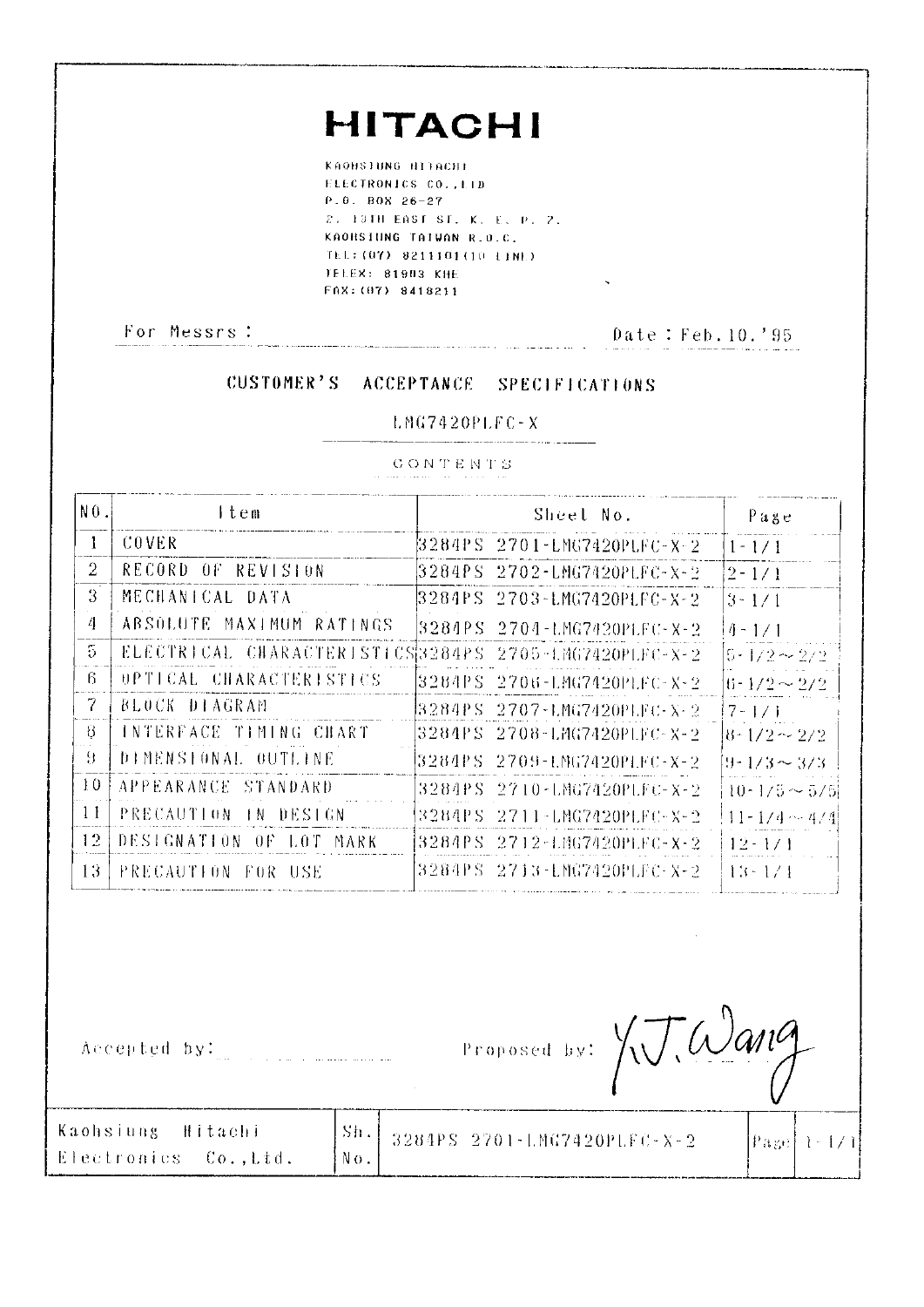|            | SHEET No.                     | <b>SUMMARY</b> |                                                                                  |                  |                |
|------------|-------------------------------|----------------|----------------------------------------------------------------------------------|------------------|----------------|
| FEB.10.'95 | 7B64PS 2704-                  | <b>CHANGE:</b> |                                                                                  |                  |                |
|            | LMG7420PLFC-X-2               |                | <b>ITEM</b>                                                                      | <b>OPERATING</b> |                |
|            | PAGE 4-1/1                    |                |                                                                                  | MIN.             | MAX.           |
|            |                               |                | <b>AMBIENT TEMPERATURE</b>                                                       | $0^{\circ}$ C    | $40^{\circ}$ C |
|            |                               |                | ↓                                                                                |                  |                |
|            |                               |                |                                                                                  | <b>OPERATING</b> |                |
|            |                               |                | <b>ITEM</b>                                                                      | MIN.             | MAX.           |
|            |                               |                | AMBIENT TEMPERATURE                                                              | $0^{\circ}$ C    | $40^{\circ}$ C |
|            | LMG7420PLFC-X-2<br>PAGE 5-1/2 | VDD-V0         | <b>CONDITION</b><br>Ta=40 $\mathrm{^{\circ}C}$ , $\phi$ =10 $\mathrm{^{\circ}C}$ |                  | TYP.<br>15.4   |
|            |                               |                |                                                                                  |                  |                |
|            |                               |                | <b>CONDITION</b>                                                                 |                  | TYP.           |
|            |                               | VDD-V0         | Ta=50 $\degree$ C, $\phi$ =10 $\degree$ C                                        |                  | 15.2           |
|            |                               |                |                                                                                  |                  |                |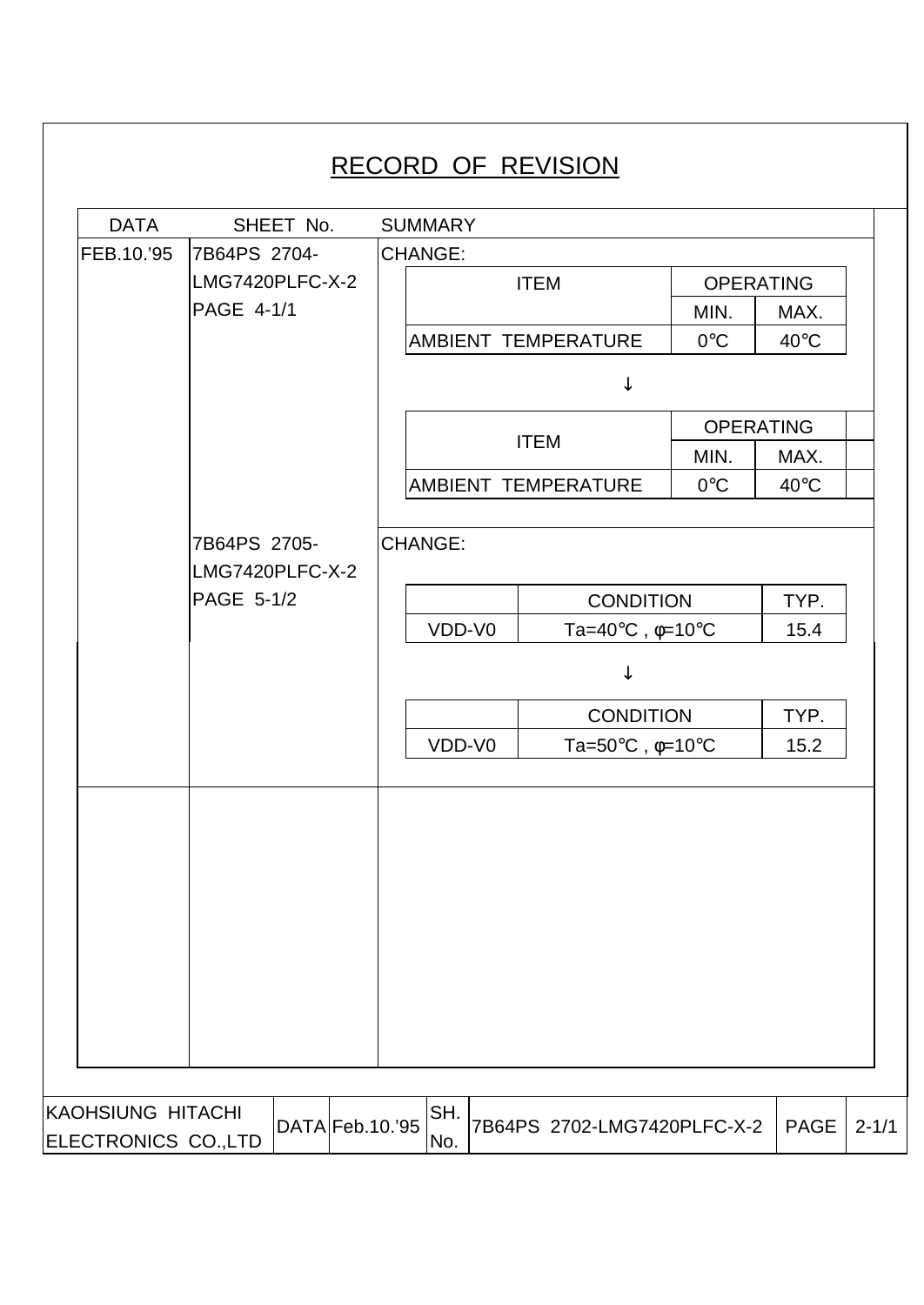# 3. MECHANICAL DATA

| <b>PART NAME</b><br>(1)         | LMG7420PLFC-X                            |
|---------------------------------|------------------------------------------|
| <b>MODULE SIZE</b><br>(2)       | 159.4(W)mm * 101.0(H)mm * 11.0(D)mm max. |
| <b>DOT SIZE</b><br>(3)          | $0.47$ (W)mm $*$ 0.47 (H)mm              |
| <b>DOT PITCH</b><br>(4)         | $0.50$ (W)mm $*$ 0.50 (H)mm              |
| NUMBER OF DOTS<br>(5)           | 240 (W) * 128 (H)                        |
| (6)<br><b>DUTY</b>              | 1/128                                    |
| <b>LCD</b>                      | FILM TYPE BLACK/WHITE (NEGATIVE TYPE)    |
|                                 | THE UPPER POLARIZER IS ANT-GLARE.        |
|                                 | (HARDNESS.3H)                            |
|                                 | THE BOTTOM POLARIZER IS TRANSMISSIVE     |
|                                 | TYPE.                                    |
| <b>VIEWING DIRECTION</b><br>(8) | 6 O'CLOCK                                |
| <b>BACK LIGHT</b><br>(9)        | COLD CATHODE FLUORESCENT LAMP            |
|                                 |                                          |

| <b>KAOHSIUNG HITACHI</b> | DATA Feb.10.95 |      | 7B64PS 2703-LMG7420PLFC-X-2   PAGE   3-1/1 |  |
|--------------------------|----------------|------|--------------------------------------------|--|
| ELECTRONICS CO., LTD     |                | 'No. |                                            |  |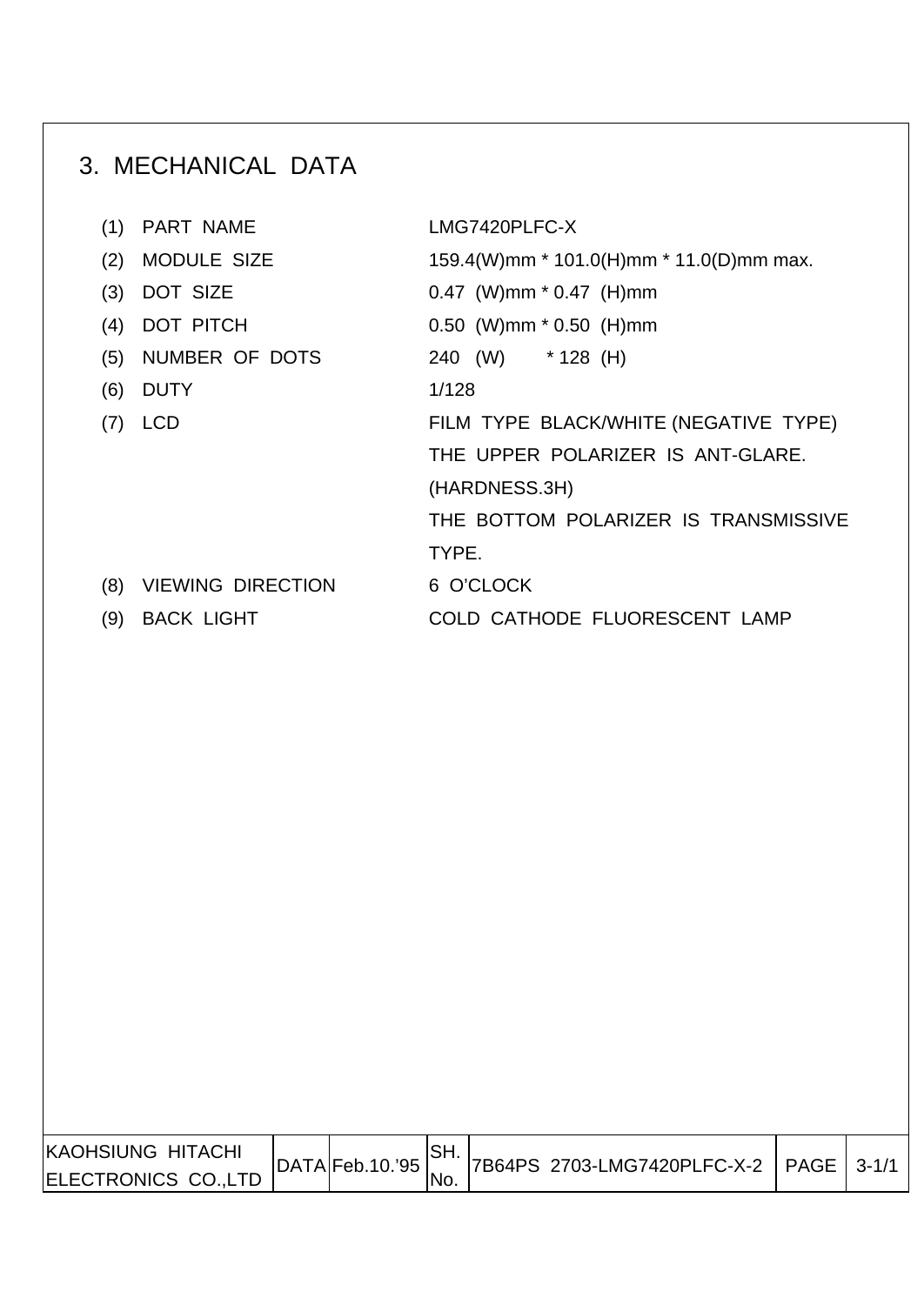### 4. ABSOLUTE MAXIMUM RATINGS

| 4.1 ELECTRICAL ABSOLUTE MAXIMUM RATINGS. |                | VSS=0V:STANDARD |                          |      |                |  |
|------------------------------------------|----------------|-----------------|--------------------------|------|----------------|--|
| <b>ITEM</b>                              | <b>SYMBOL</b>  | MIN,            | MAX.                     | UNIT | <b>COMMENT</b> |  |
| <b>POWER SUPPLY FOR LOGIC</b>            | <b>VDD-VSS</b> |                 | 6.5                      |      |                |  |
| <b>POWER SUPPLY FOR LC DRIVE</b>         | VDD-VEE        |                 | 20.5                     |      |                |  |
| <b>IINPUT VOLTAGE</b>                    |                | $-0.3$          | $VDD+0.3$                |      |                |  |
| <b>IINPUT CURRENT</b>                    |                |                 |                          |      |                |  |
| <b>ISTATIC ELECTRICITY</b>               |                |                 | $\overline{\phantom{0}}$ |      | <b>NOTE</b>    |  |

NOTE 1 MAKE CERTAINS YOU ARE GROUNED WHEN HAND HANDLING LCM.

4.2 ENVIRONMENTAL ABSOLUTE MAXIMUM RATINGS

| <b>ITEM</b>          | <b>OPERATING</b> |                               |                 | <b>OPERATING</b>                        | <b>COMMENT</b>                        |
|----------------------|------------------|-------------------------------|-----------------|-----------------------------------------|---------------------------------------|
|                      | MIN,             | MAX.                          | MIN,            | MAX.                                    |                                       |
| AMBIENT TEMPERATURE  | $0^{\circ}$ C    | $50^{\circ}$ C                | $-20^{\circ}$ C | $60^{\circ}$ C                          | NOTE 2,3                              |
| <b>HUMIDITY</b>      | NOTE 1           |                               |                 | NOTE 1                                  | <b>WITHOUT</b><br><b>CONDENSATION</b> |
| <b>VIBRATION</b>     |                  | 4.9 $m/s^2$<br>(0.5G)         |                 | 19.6 $m/s^2$<br>2G<br>NOTE <sub>5</sub> | NOTE 4                                |
| <b>SHOCK</b>         |                  | 29.4 $m/s^2$<br>(3G)          |                 | (50G)                                   | 490.0 m/s <sup>2</sup> XYZ DIRECTIONS |
| <b>CORROSIVE GAS</b> |                  | NOT ACCEPTABLE NOT ACCEPTABLE |                 |                                         |                                       |

 NOTE 1 Ta<=40°C : 85%RH max. Ta>40°C : ABSOLUTE HUMIDITY MUST BE LOWER THAN THE HUNIDITY OF 85%RH AT 40°C

NOTE 2 Ta AT -20°C ----- <48HRS, AT 60°C ----- <168HRS

ELECTRONICS CO.,LTD

 NOTE 3 BACKGROUND COLOR CHANGES SLIGHTLY DEPENDING ON AMBIENT TEMPERATURE. THIS PHENOMENON IS REVERSIBLE. HIGHER STARTING VOLTAGE OF CFL AND HIGHER LCD DRIVING VOLTAGE ARE NEEDED WHILE OPERATING AT 0°C. THE LIFE TIME OF CFL WILL BE REDUCED WHILE OPERATING AT 0°C NEED TO MAKE SURE OF VALUE OF IL AND CHARACTERISTICS OF INVERTER. ALSO THE RESPONSE TIME AT 0°C WILL BE SLOWER. NOTE 4 5Hz~100Hz (EXCEPT RESONANCE FREQUENCY) NOTE 5 THIS MODULE SHOULD BE OPERATED NORMALLY AFTER FINISH THE TEST. KAOHSIUNG HITACHI DATA Feb. 10.'95 SH. 7B64PS 2704-LMG7420PLFC-X-2 PAGE 4-1/1

No.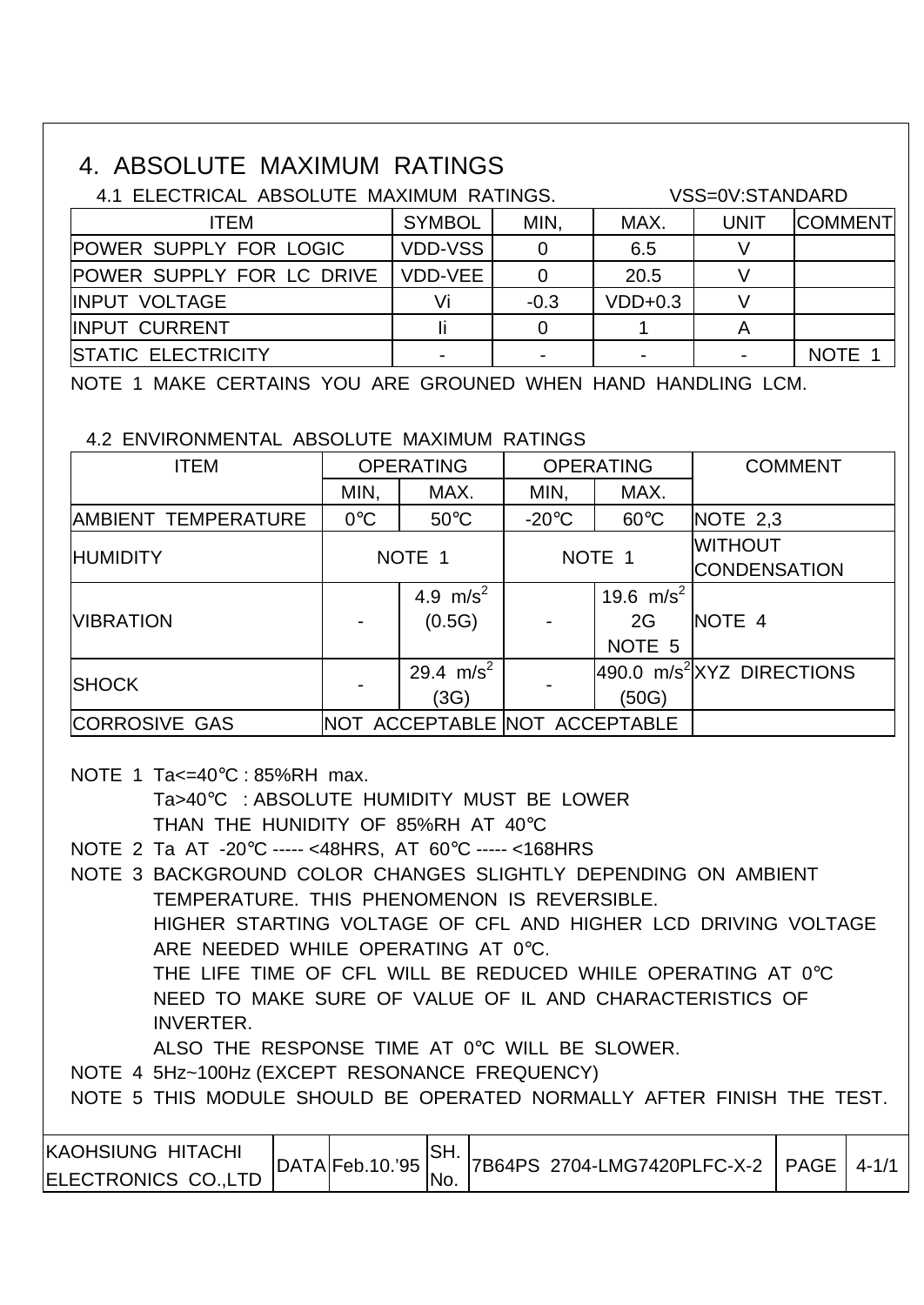## 5. ELECTRICAL CHARACTERISTICS

5.1 ELECTRICAL CHARACTERISTICS OF LCM

| <b>ITEM</b>                                             | <b>SYMBOL</b>  | <b>CONDITION</b>                                            | MIN.                     | TYP.    | MAX.       | <b>UNIT</b> |
|---------------------------------------------------------|----------------|-------------------------------------------------------------|--------------------------|---------|------------|-------------|
| POWER SUPPLY VOLTAGE<br><b>FOR LOGIC</b>                | <b>VDD-VSS</b> |                                                             | 4.75                     | 5.0     | 5.25       | $\vee$      |
| <b>LC DRIVER CIRCUIT</b><br><b>POWER SUPPLY VOLTAGE</b> | <b>VEE-VSS</b> |                                                             | $-15.5$                  | $-15.0$ | $-14.5$    | $\vee$      |
| <b>INPUT VOLTAGE</b>                                    | VI             | H LEVEL                                                     | 0.8VDD                   |         | <b>VDD</b> | $\vee$      |
|                                                         |                | L LEVEL                                                     | $\mathbf 0$              |         | 0.2VDD     | V           |
| <b>POWER SUPPLY CURRENT</b><br><b>FOR LOGIC NOTE 1</b>  | <b>IDD</b>     | VDD-VSS=5.0V                                                | $\overline{\phantom{a}}$ | 11.7    | 14.0       | mA          |
| <b>POWER SUPPLY CURRENT</b><br>FOR LCD RIVING NOTE 1    | IEE.           | VDD-VSS=5.0V                                                |                          | 2.5     | 4.0        | mA          |
| <b>IRECOMMENDED</b>                                     |                | Ta= $0^{\circ}$ C, $\phi$ =10°                              | $\overline{\phantom{a}}$ | 16.9    |            | $\vee$      |
| <b>LC DRIVING VOLTAGE</b>                               | VDD-V0         | Ta= $25^{\circ}$ C, $\phi$ =10 $^{\circ}$                   |                          | 15.8    |            | $\vee$      |
| NOTE 2                                                  |                | Ta=50 $\mathrm{^{\circ}C}$ , $\phi$ =10 $\mathrm{^{\circ}}$ |                          | 15.2    |            |             |

NOTE 1 VDD-V0=15.8V , Ta=25°C

 NOTE 2 RECOMMENDED LC DRIVING VOLTAGE FLUCTATE ABOUT +/-1.0V BY EACH MODULE.

TEST PATTERN IS ALL "Q".

| <b>KAOHSIUNG HITACHI</b> | DATA Feb.10.95 |      | 7B64PS 2705-LMG7420PLFC-X-2   PAGE   5-1/2 |  |
|--------------------------|----------------|------|--------------------------------------------|--|
| ELECTRONICS CO., LTD.    |                | 'No. |                                            |  |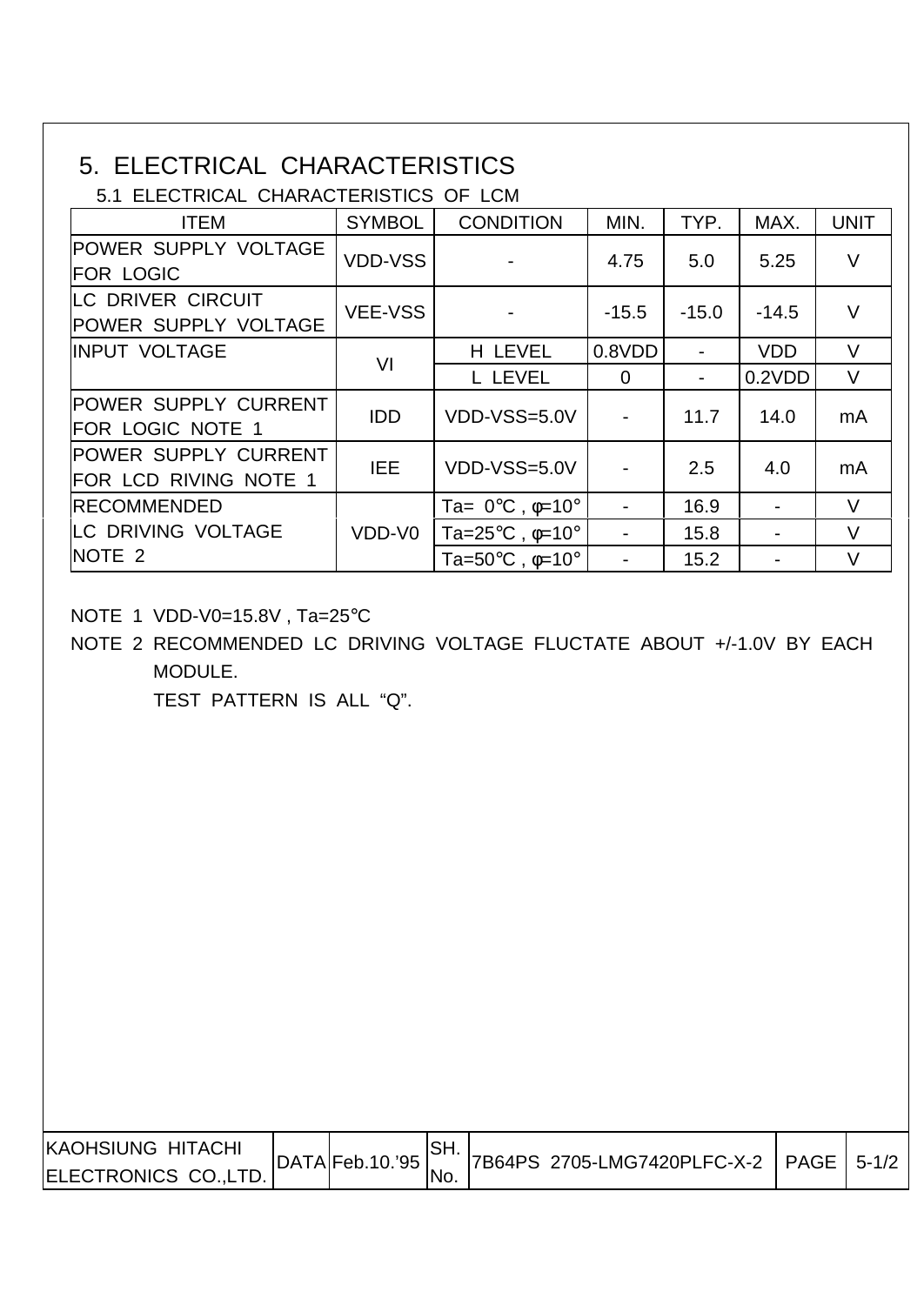#### 5.2 ELECTRICAL CHARACTERISTICS OF BACKLIGHT

| ITEM                     | <b>SYMBOL</b>           | MIN.           | TYP.           | <b>MAX</b>     | UNIT       | <b>NOTE</b>                |
|--------------------------|-------------------------|----------------|----------------|----------------|------------|----------------------------|
| LAMP VOLTAGE             | VL                      | $\blacksquare$ | 360            | $\blacksquare$ |            | Ta=25 $\mathrm{^{\circ}C}$ |
| <b>IFREQUENCY</b>        | fL                      | 30             | 70             | 85             | <b>KHz</b> | Ta=25 $\mathrm{^{\circ}C}$ |
| LAMP CURRENT             |                         | 2.5            | 5              | 5.5            | mA         | Ta= $25^{\circ}$ C         |
| STARTI DISCHARGE VOLTAGE | VS<br>NOTE <sub>2</sub> | (1000)         | $\blacksquare$ | $\blacksquare$ |            | Ta=25 $\mathrm{^{\circ}C}$ |

- NOTE 1 PLEASE CERTAINLY INFORM HITACHI BEFORE DESIGNING. LAMP DRIVE CIRCUIT ACCORDING TO THE ABOVE SPECIFICATIONS.
- NOTE 2 STARTING DISCHARGE VOLTAGE IS INCREASED WHEN LCM IS OPERATING AT IOWER TRMPERATURE. PLEASE CHECK THE CHARACTERISTICS OF INVERTER BEFORE APPLING.
- NOTE 3 AVERAGE LIFE TIME OF CFL WILL BE DECREASED WHEN LCM IS OPERATING AT LOWER TEMPERATURE.

| <b>IKAOHSIUNG HITACHI</b> |                |      |                                            |  |
|---------------------------|----------------|------|--------------------------------------------|--|
|                           | DATA Feb.10.95 |      | 7B64PS 2705-LMG7420PLFC-X-2   PAGE   5-2/2 |  |
| ELECTRONICS CO.,LTD.      |                | 'No. |                                            |  |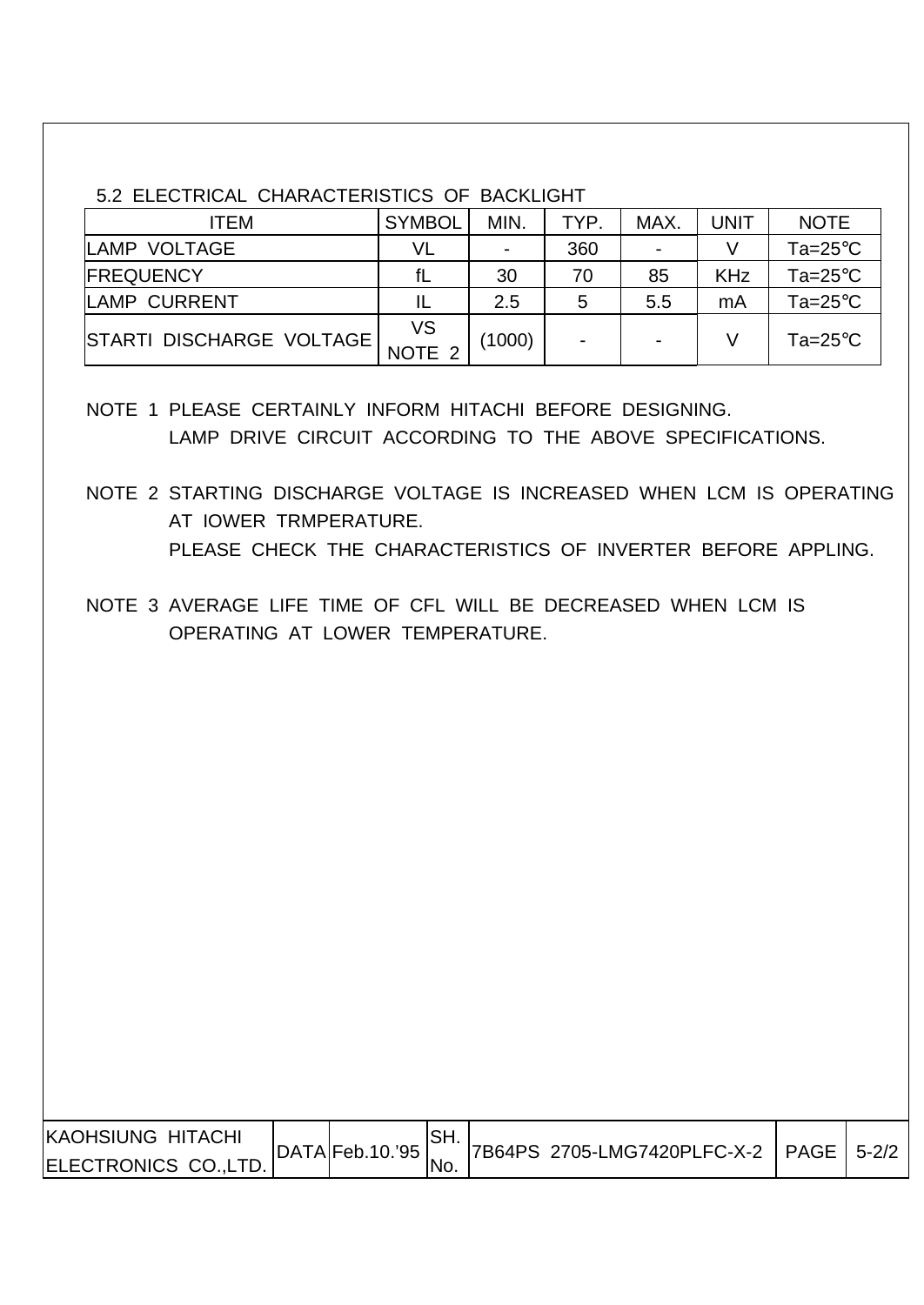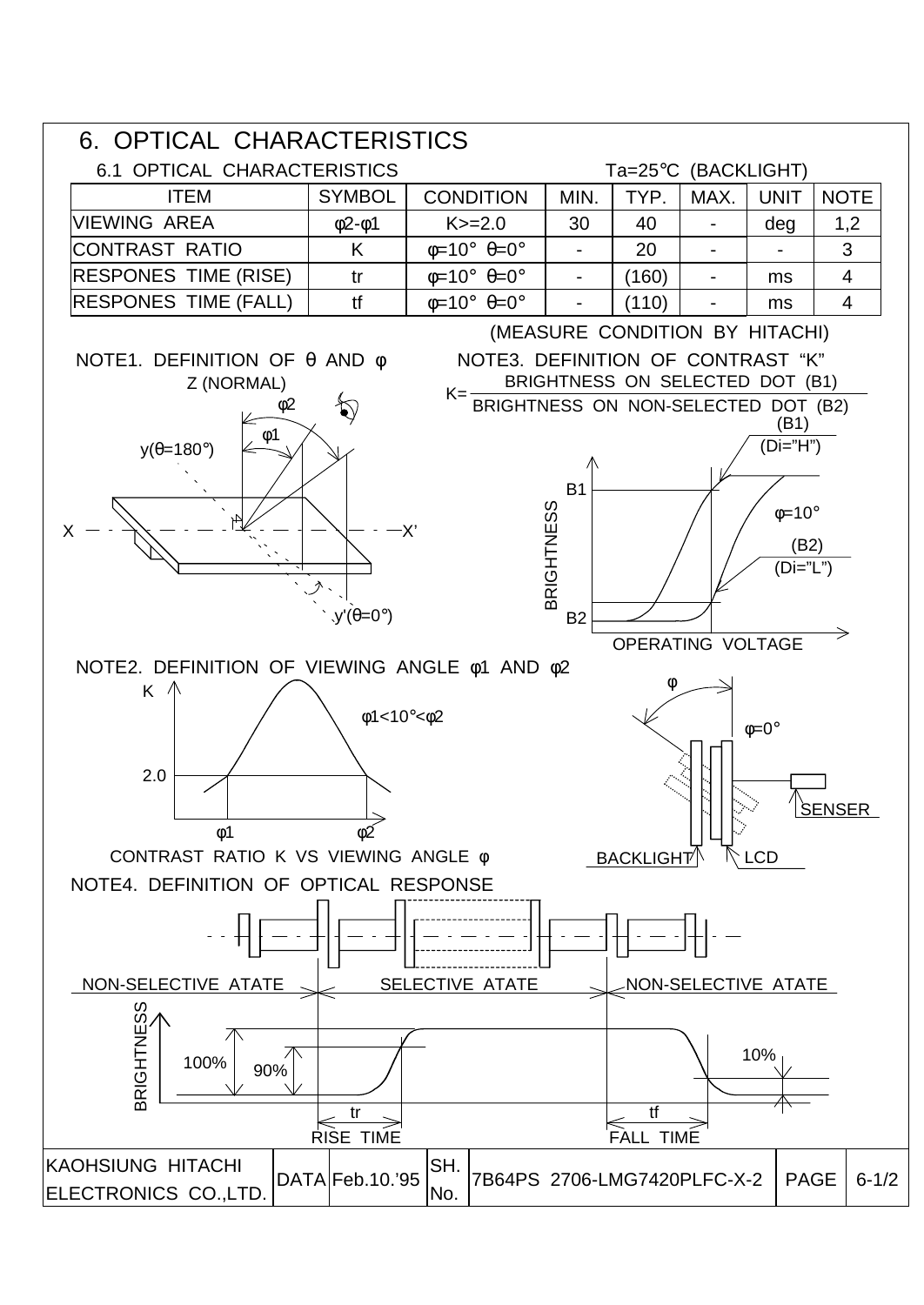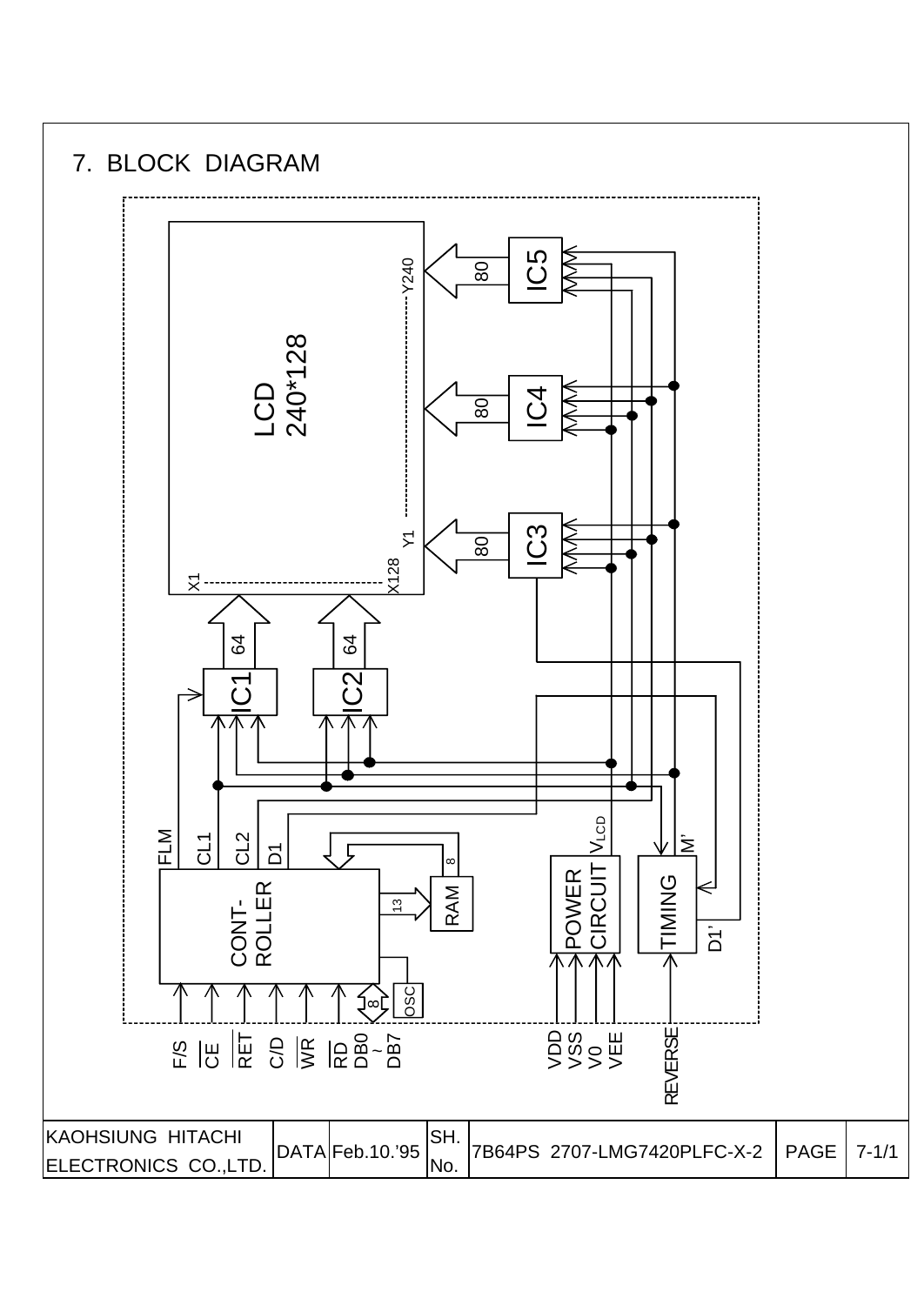#### 8.1 INTERFACE TIMING CHART

| <b>ITEM</b>                                                     | <b>SYMBOL</b>                                                               | MIN. | TYP. | MAX. | <b>UNIT</b> |
|-----------------------------------------------------------------|-----------------------------------------------------------------------------|------|------|------|-------------|
| <b>C/D SETUP TIME</b>                                           | tCDS                                                                        | 100  |      |      | ns          |
| C/D HOLD TIME                                                   | tCHD                                                                        | 10   |      |      | ns          |
| $\overline{CE}$ , $\overline{RD}$ , $\overline{WR}$ PULSE WIDTH | $\overline{\text{tCE}}$ , $\overline{\text{tRD}}$ , $\overline{\text{tWR}}$ | 80   |      |      | ns          |
| DATA SETUP TIME                                                 | tDS                                                                         | 80   |      |      | ns          |
| DATA HOLD TIME                                                  | tDH                                                                         | 40   |      |      | ns          |
| <b>ACCES TIME</b>                                               | tACC                                                                        |      |      | 150  | ns          |
| <b>OUTPUT HOLD TIME</b>                                         | tOH                                                                         | 10   |      | 50   | ns          |

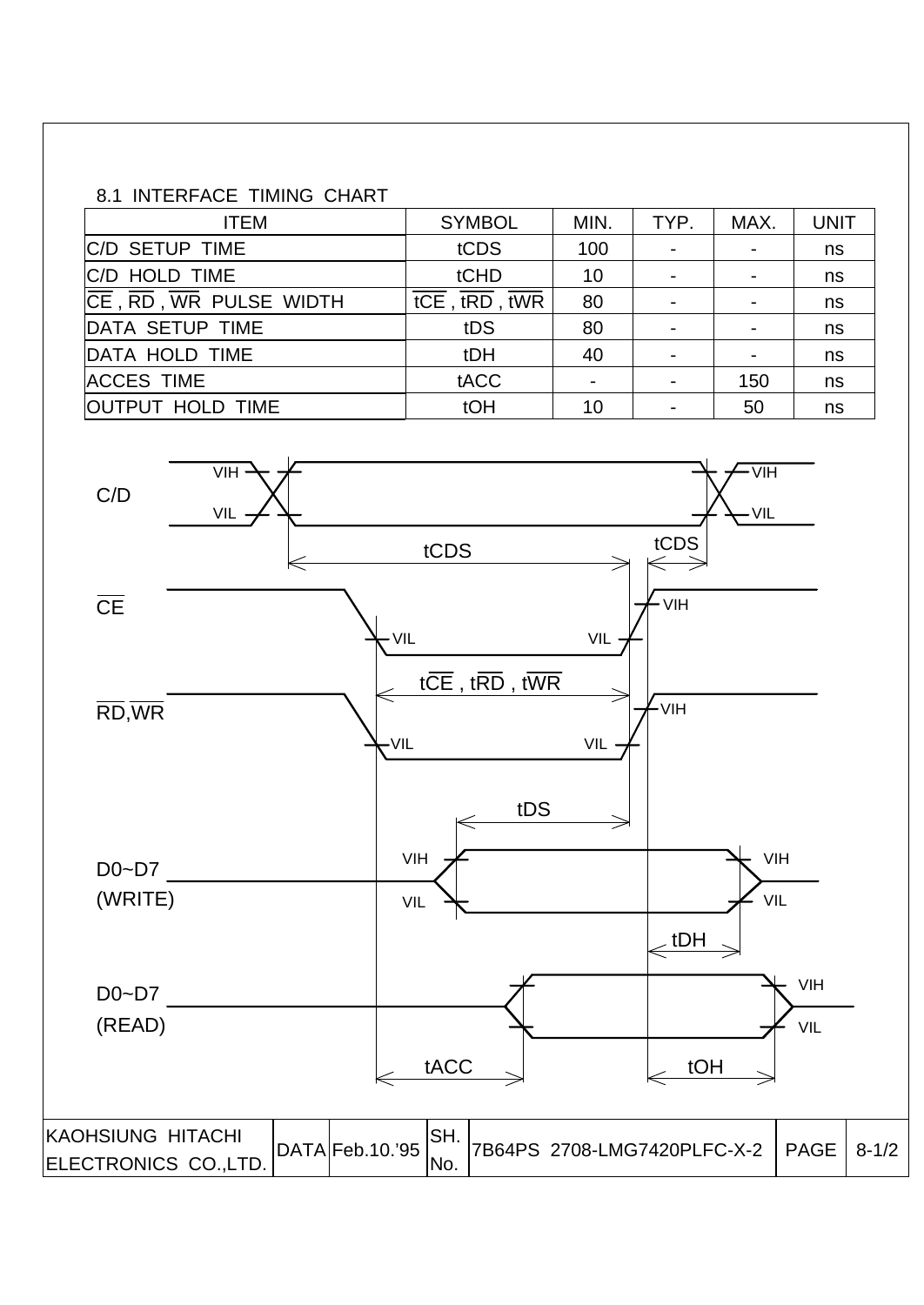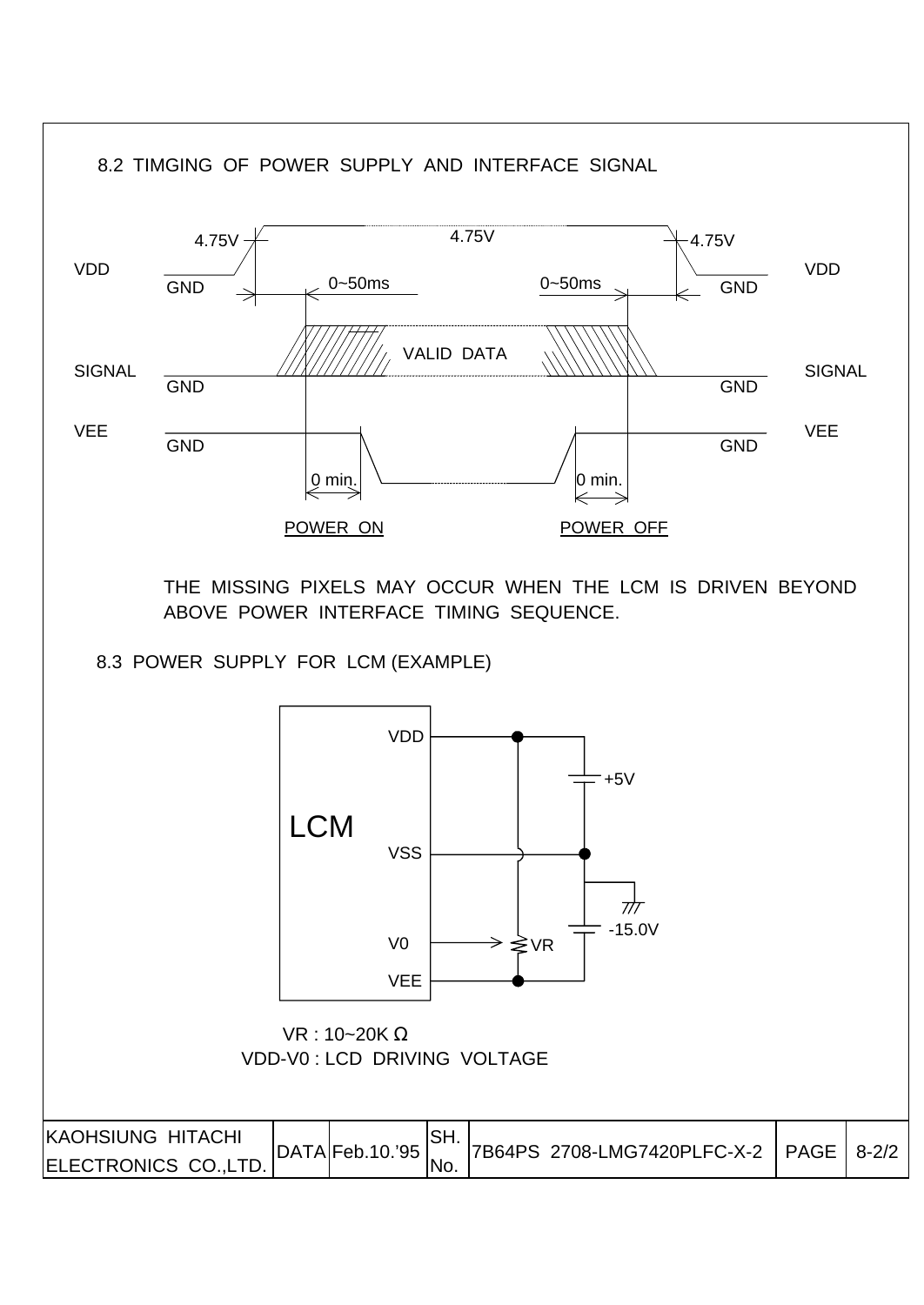#### 9. DIMENSIONAL OUTLINE 9.1 DIMENSIONAL OUTLINE

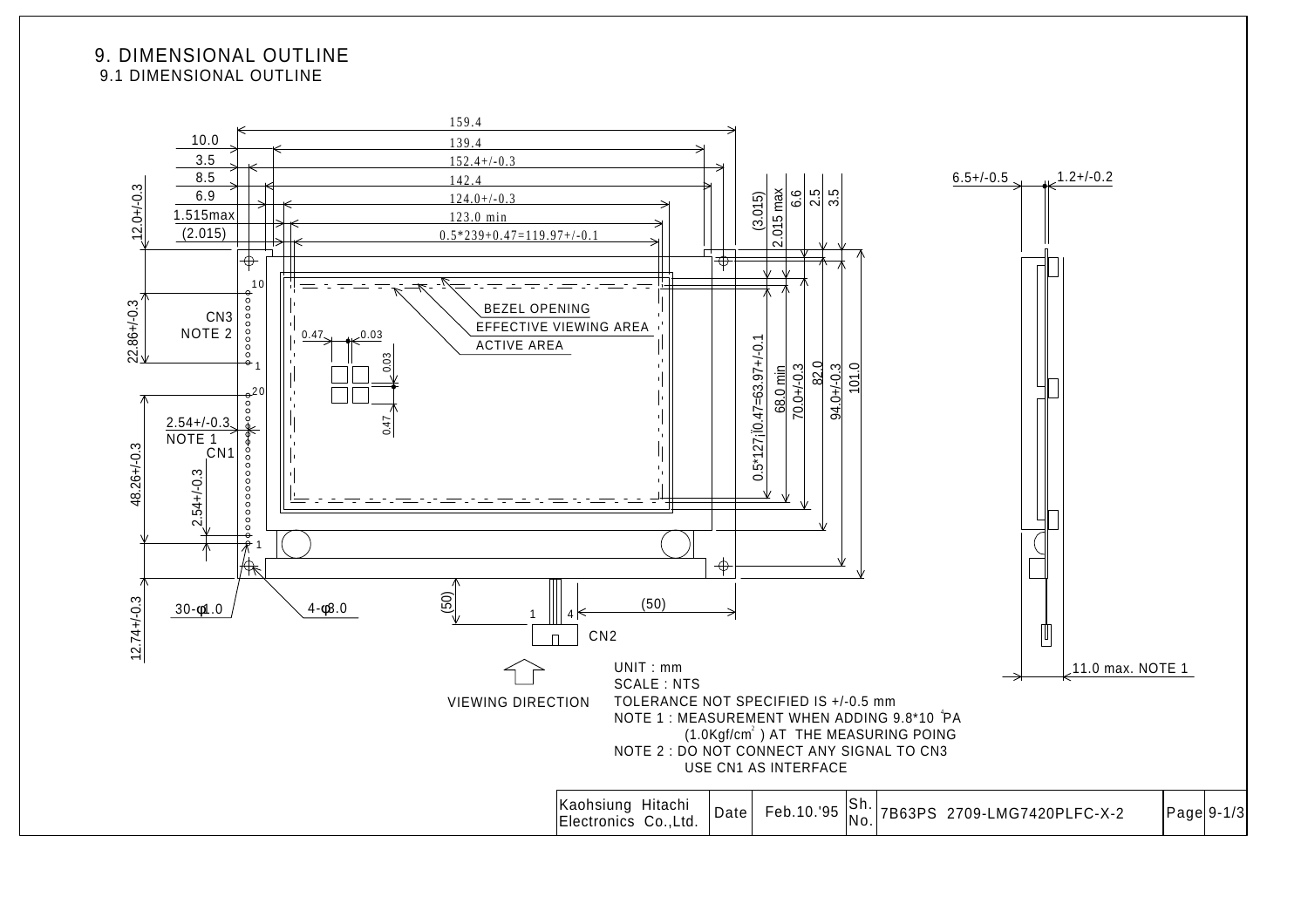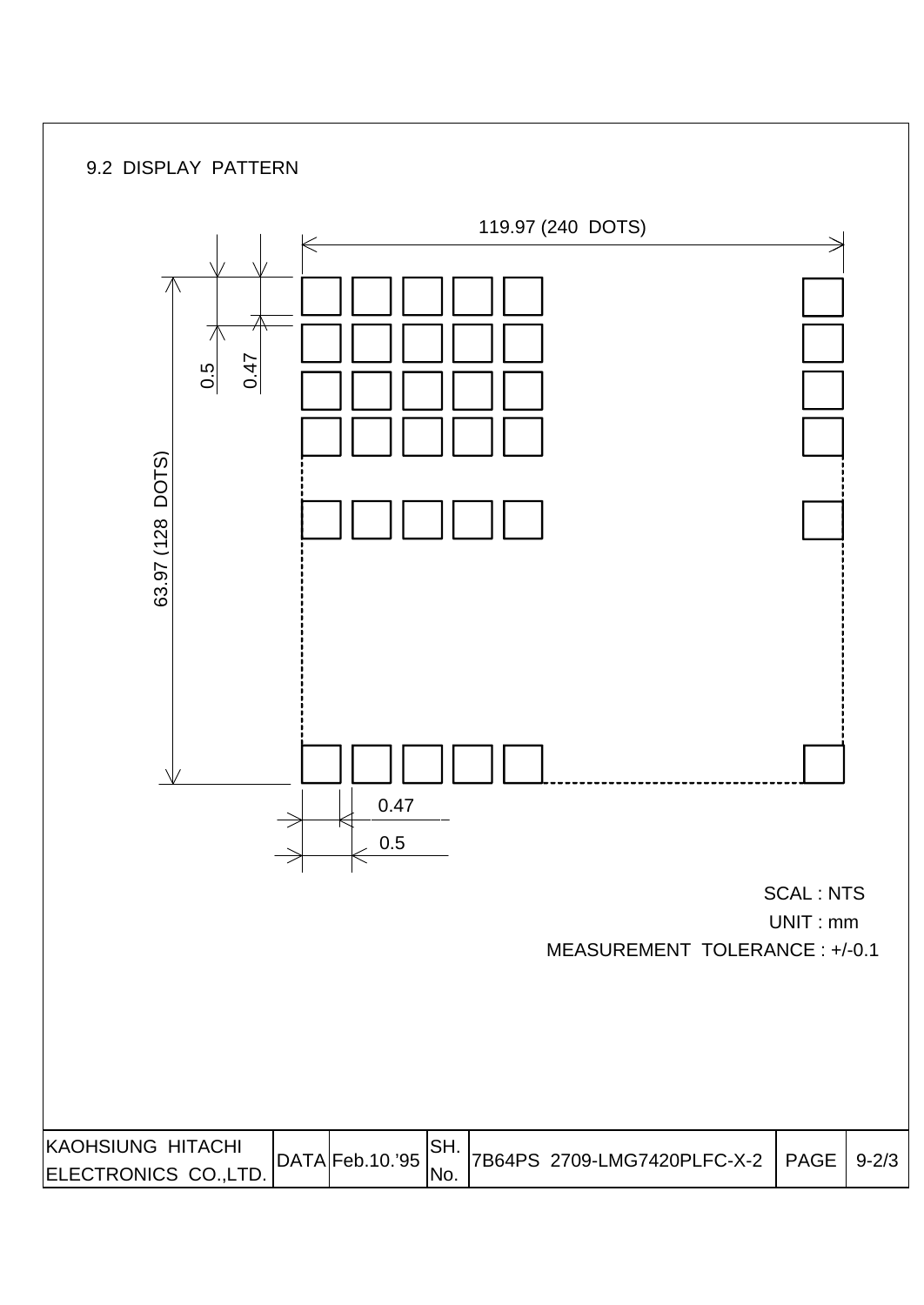### 9.3 INTERNAL PIN CONNECTION CN1

| PIN No.         | <b>SYMBOL</b>    | <b>FUNCTION</b>                       |  |  |  |  |
|-----------------|------------------|---------------------------------------|--|--|--|--|
| A <sub>1</sub>  | VSS(0V)          | <b>GROUND</b>                         |  |  |  |  |
| A2              | $VDD(+5V)$       | POWER SUPPLY FOR LOGIC CIRCUIT        |  |  |  |  |
| A <sub>3</sub>  | V <sub>0</sub>   | POWER SUPPLY FOR LCD DRIVE            |  |  |  |  |
|                 |                  | WR="L":C/D="H" COMMAND WRITE          |  |  |  |  |
| A <sub>4</sub>  | C/D              | $C/D="L"$ DATA WRITE                  |  |  |  |  |
|                 |                  | RD ="L":C/D="H" STATUS READ           |  |  |  |  |
|                 |                  | C/D="L" DATA READ                     |  |  |  |  |
| A <sub>5</sub>  | <b>WR</b>        | DATA WRITE (DATA WRITE AT "L")        |  |  |  |  |
| A <sub>6</sub>  | <b>RD</b>        | DATA READ (READ DATA AT "L")          |  |  |  |  |
| $A7 - 14$       | DB0~DB7          | <b>DATA BUS</b>                       |  |  |  |  |
| A <sub>15</sub> | <b>CE</b>        | CHIP ENABLE (CE MUST BE "L")          |  |  |  |  |
| A16             | <b>RET</b>       | <b>IRESET</b>                         |  |  |  |  |
| A17             | <b>VEE(-15V)</b> | POWER SUPPLY FOR LCD DRIVE            |  |  |  |  |
| A18             | D.OFF            | <b>INC/DISPLAY GND/DISPLAY OFF</b>    |  |  |  |  |
|                 | F/S              | CHARACTER FONT SELECT:F/S="H" 6*8FONT |  |  |  |  |
| A <sub>19</sub> |                  | $F/S="H" 6*8FONT$                     |  |  |  |  |
| A20             | <b>REVERSE</b>   | DISPLAY MODE REVERSE.                 |  |  |  |  |

CN<sub>2</sub>

|                                                                                                                                                                                |            | <b>INTERFACE</b>                                  | PIN No.        | <b>SYMBOL</b>    |            | <b>LEVEL</b> | <b>FUNCTION</b>             |             |           |
|--------------------------------------------------------------------------------------------------------------------------------------------------------------------------------|------------|---------------------------------------------------|----------------|------------------|------------|--------------|-----------------------------|-------------|-----------|
|                                                                                                                                                                                | <b>CFL</b> | <b>CFL</b>                                        |                | <b>GND</b>       |            |              | <b>CFL GND</b>              |             |           |
|                                                                                                                                                                                |            | I/F                                               | $\overline{2}$ | N.C              |            |              |                             |             |           |
|                                                                                                                                                                                |            |                                                   | 3              | N.C              |            |              |                             |             |           |
|                                                                                                                                                                                |            |                                                   | 4              | H.V              |            |              | <b>POWER SUPPLY FOR CFL</b> |             |           |
| CFL I/F: MITSUMI M63M83-04<br>SUITABLE CONNECTOR: MITSUMI M61M73-04<br>MITSUMI M60-04-114P (STRAIGHT)<br>MITSUMI M60-04-30-134P (ANGLE)<br>SUITABLE INVERTER : HARISON INVC191 |            |                                                   |                |                  |            |              |                             |             |           |
|                                                                                                                                                                                |            | <b>KAOHSIUNG HITACHI</b><br>ELECTRONICS CO., LTD. |                | DATA Feb. 10.'95 | SH.<br>No. |              | 7B64PS 2709-LMG7420PLFC-X-2 | <b>PAGE</b> | $9 - 3/3$ |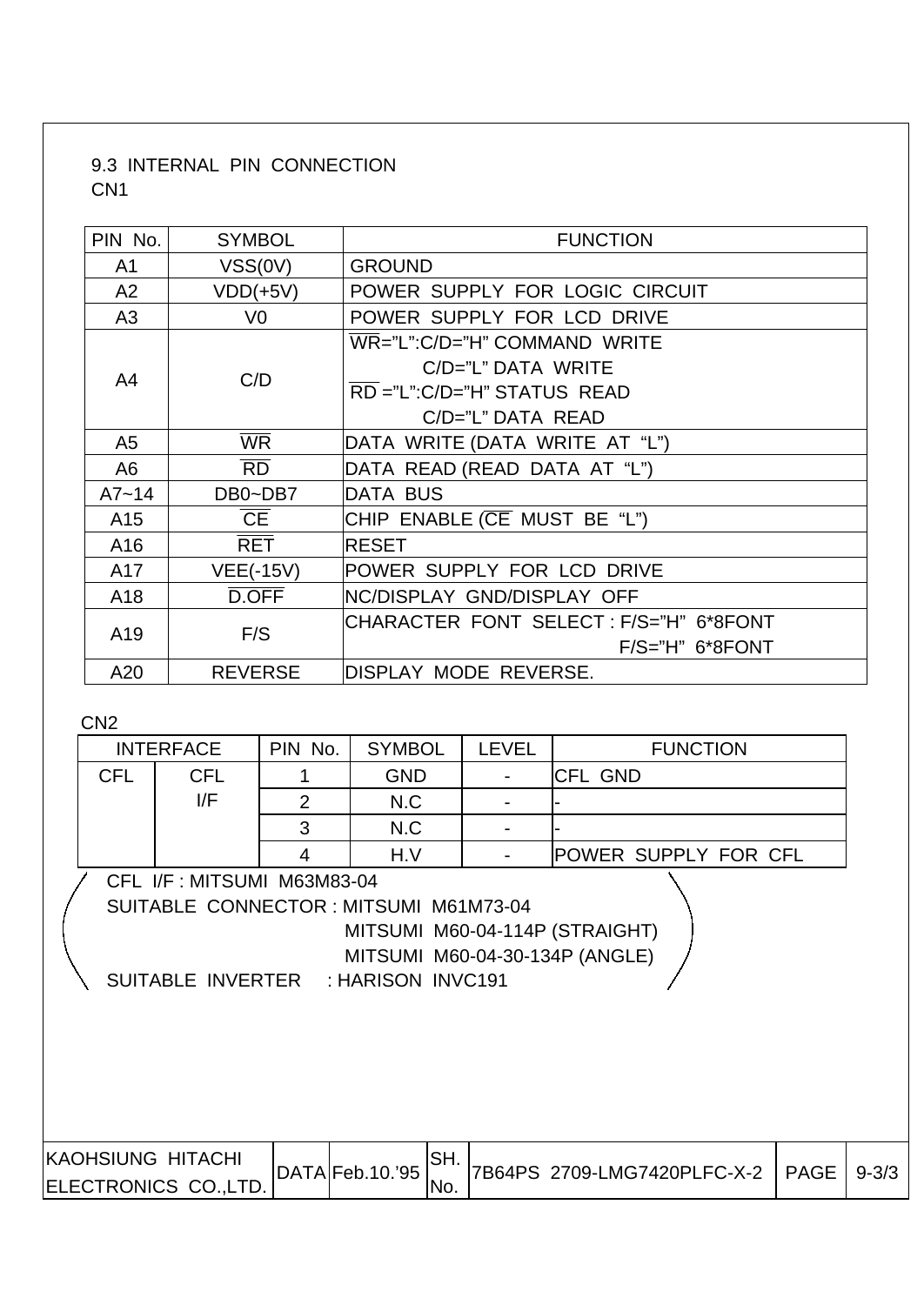### 10. APPEARANCE STANDARD

- 10.1 APPEARANCE INSPECTION CONDITION VISUAL INSPECTION SHOULD BE DONE UNDER THE FOLLOWING CONDITION.
	- (1) IN THE DARK ROOM
	- (2) WITH CFL PANEL LIGHTED WITH PRESCRIBED INVERTER CIRCUIT.
	- (3) WITH EYES 25cm DISTANCE FROM LCM.
	- (4) VIEWING ANGLE WITHIN 45 DEGREES FROM THE VERTICAL LINE TO THE CENTER OF LCD.



- 10.2 DEFINITION OF EACH ZONE
	- A ZONE : WITHIN THE EFFECTIVE DISPLAY AREA SPECIFIED AT PAGR 9-1/3 OF THIS DOCUMENT.
	- B ZONE : AREA BETWEEN THE WINDOW OF BEZEI LINE AND THE EFFECTIVE DISPLAY AREA LINE SPECIFIED AT AT PAGE 9-1/3 OF THIS DOCUMENT.

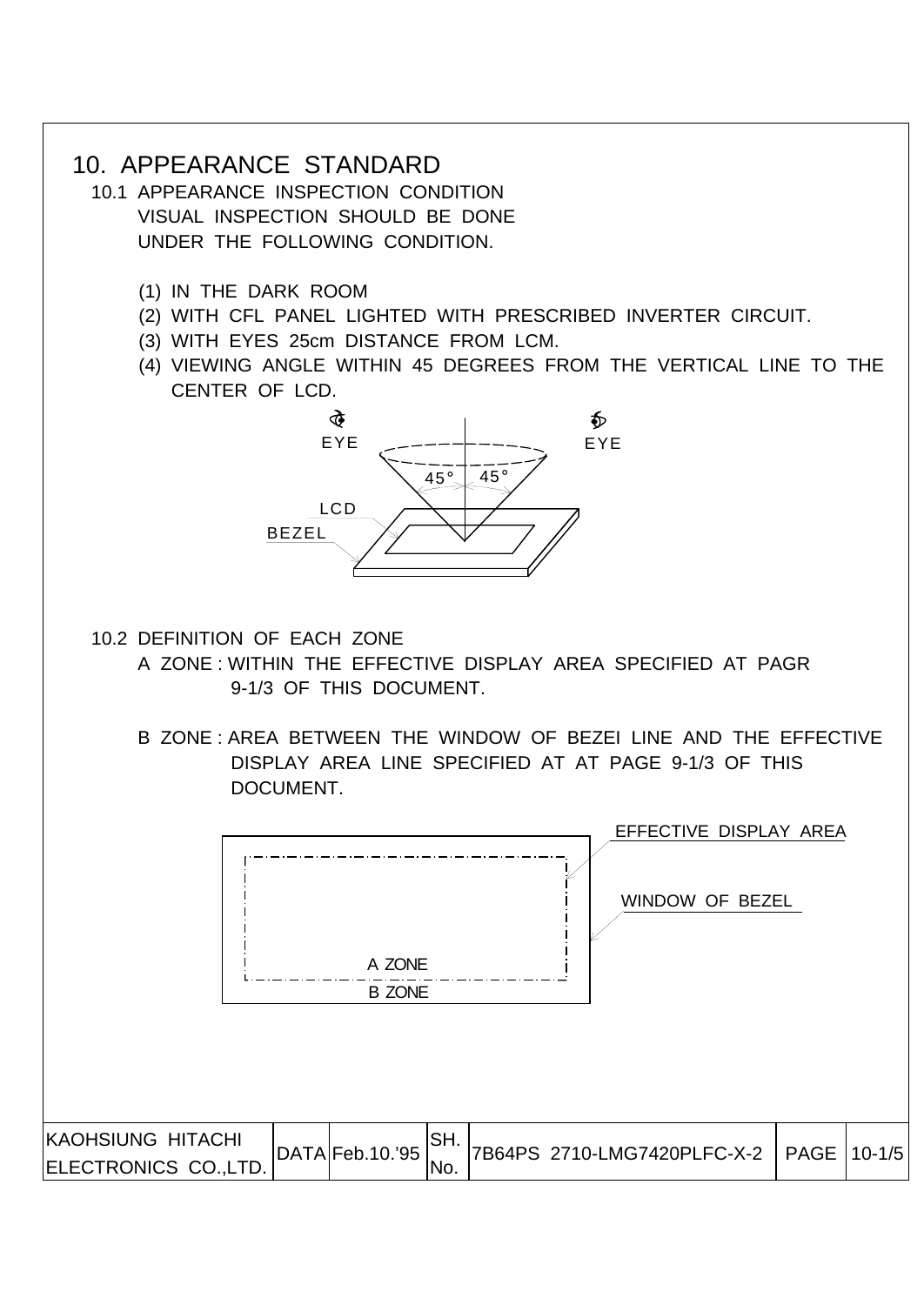#### 10.3 APPEARANCE SPRCIFICATION

(1) LCD APPEARANCE

 \*) IF THE PROBLE OCCURES, ABOUT THIS ITEM, THE RESPONSIBLE PERSON OF BOTH PARTY (CUSTOMER AND HITACHI) WILL DISCUSS MORE DETAIL.

|              | <b>ITEM</b>                               | <b>CRITERIA</b>                             |                          |                         |                               |    |                       | A           | B              |            |
|--------------|-------------------------------------------|---------------------------------------------|--------------------------|-------------------------|-------------------------------|----|-----------------------|-------------|----------------|------------|
|              | <b>SCRATCHES</b>                          | DISTINQUISHED ONE IS NOT ACCEPTABLE         |                          |                         |                               |    |                       |             | $\star$        |            |
|              |                                           | (TO BE JUDGED BY HITACHI STANDARD)          |                          |                         |                               |    |                       |             |                |            |
|              | <b>DENT</b>                               | <b>SAME AS ABOVE</b>                        |                          |                         |                               |    |                       |             | $\star$        |            |
|              | WRINKLES IN POLARIZER SAME AS ABOVE       |                                             |                          |                         |                               |    |                       |             | $\star$        |            |
|              | <b>BUBBLES</b>                            |                                             |                          | <b>AVERAGE DIAMETER</b> |                               |    | <b>MAXINUM NUMBER</b> |             |                |            |
|              |                                           |                                             | D(mm)                    |                         |                               |    | <b>ACCEPTABLE</b>     |             |                |            |
|              |                                           |                                             | $D < = 0.2$              |                         |                               |    | <b>IGNORE</b>         |             | $\overline{O}$ |            |
|              |                                           |                                             | $0.2 < D < = 0.3$        |                         |                               | 12 |                       |             |                |            |
|              |                                           |                                             | $0.3 < D < = 0.5$        |                         |                               |    | 3                     |             |                |            |
|              |                                           | 0.5 < D                                     |                          |                         |                               |    | <b>NONE</b>           |             |                |            |
|              | STAINS,                                   | <b>FILAMENTOUS</b>                          |                          |                         |                               |    |                       |             |                |            |
|              | <b>FOREIGN</b>                            | <b>LENGTH</b>                               |                          |                         | <b>WIDTH</b>                  |    | <b>MAXIMUM NUMBER</b> |             |                |            |
| L            | <b>MATERIALS</b>                          | $L/mm$ )                                    |                          |                         | W/mm)                         |    | <b>ACCEPTABLE</b>     |             | O              | $\star$    |
|              | <b>DARK SPOT</b>                          | $L < = 2.0$                                 |                          |                         | $T < = 0.03$                  |    | <b>IGNORE</b>         |             |                |            |
| $\mathsf{C}$ |                                           | $L < = 3.0$                                 | $0.03 < T < = 0.05$<br>6 |                         |                               |    |                       |             |                |            |
|              |                                           | <b>NONE</b><br>0.05 < T                     |                          |                         |                               |    |                       |             |                |            |
|              |                                           | <b>ROUND</b>                                |                          |                         |                               |    |                       |             |                |            |
| D            |                                           | <b>AVERAGE</b>                              |                          |                         | <b>MAXIMUM NUMBER</b>         |    | <b>MINIMUM</b>        |             |                |            |
|              |                                           | DIAMETER D(mm)                              |                          |                         | <b>ACCEPTABLE</b>             |    | <b>SPACE</b>          |             |                |            |
|              |                                           | D < 0.2                                     |                          |                         | <b>IGNORE</b>                 |    |                       |             | $\overline{O}$ | $\star$    |
|              |                                           | $0.2 < = D < 0.3$                           |                          |                         | 6                             |    | 10mm                  |             |                |            |
|              |                                           | $0.3 < = D < 0.4$                           |                          |                         | $\overline{4}$                |    | 30mm                  |             |                |            |
|              |                                           | $0.4 \le D$                                 |                          |                         | <b>NONE</b>                   |    |                       |             |                |            |
|              |                                           | THE WHOLE NUMBDR FILAMENTOUS+ROUND=5        |                          |                         |                               |    |                       |             |                |            |
|              |                                           | THOSE WIPED OUT EASILY ARE ACCEPTABLE       |                          |                         |                               |    |                       |             | $\mathcal{O}$  | $\Omega$   |
|              | <b>COLOR TONE</b>                         | TO BE JUDGED BY HITACHI STANDARD            |                          |                         |                               |    |                       |             | $\Omega$       |            |
|              | <b>COLOR UNIFORMITY</b>                   | <b>SAME AS ABOVE</b>                        |                          |                         |                               |    |                       |             | $\mathbf O$    |            |
|              | <b>PINHOLE</b>                            | (A+B)/2<=0.15                               |                          |                         | <b>MAXIMUM NUMBER: IGNORD</b> |    |                       |             |                |            |
|              |                                           | $0.15<(A+B)/2<=0.3$ MAXIMUM NUMBER : IGNORD |                          |                         |                               |    |                       | $\Omega$    |                |            |
|              |                                           | C<= 0.03 MAXIMUM NUMBER : IGNORD            |                          |                         |                               |    |                       |             |                |            |
|              |                                           |                                             |                          |                         |                               |    |                       |             |                |            |
|              | KAOHSIUNG HITACHI<br>ELECTRONICS CO.,LTD. | DATA Feb. 10.'95                            | SH.<br>No.               |                         | 7B64PS 2710-LMG7420PLFC-X-2   |    |                       | <b>PAGE</b> |                | $10 - 2/5$ |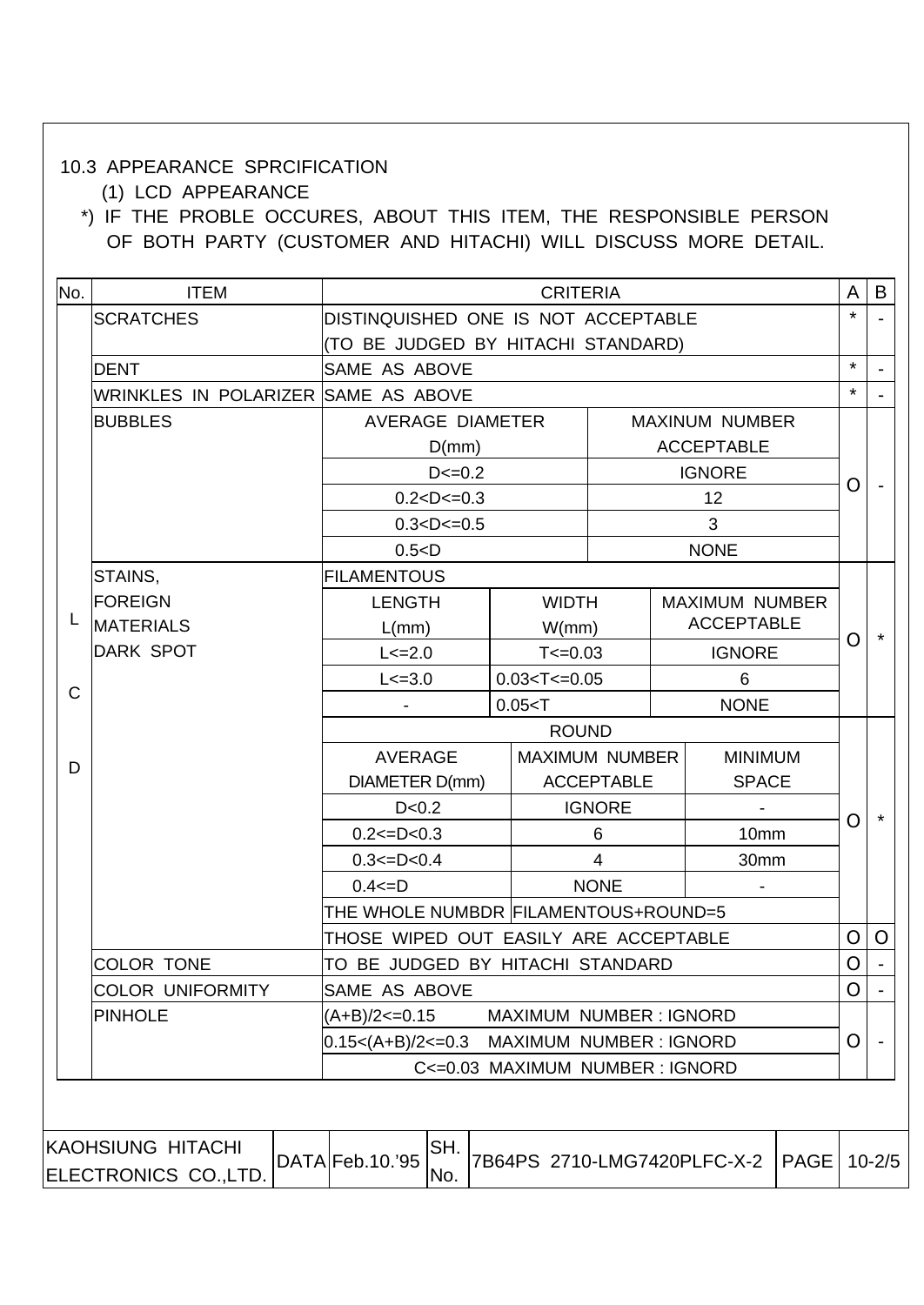| No. | <b>ITEM</b>                                      |                                            | <b>CRITERIA</b>                      |                                                      |                                | A              | B |
|-----|--------------------------------------------------|--------------------------------------------|--------------------------------------|------------------------------------------------------|--------------------------------|----------------|---|
|     | <b>CONTRAST</b><br><b>IRREGULARITY</b><br>(SPOT) | <b>AVERAGE</b><br><b>DIAMETER</b><br>D(mm) | <b>CONRRAST</b>                      | <b>MAXIMUM</b><br><b>NUMBER</b><br><b>ACCEPTABLE</b> | <b>MINUMUN</b><br><b>SPACE</b> |                |   |
|     |                                                  | $D \le 0.25$                               | TO BE JUDGED                         | <b>IGNORE</b>                                        |                                | $\overline{O}$ |   |
|     |                                                  | $0.25 < =D < 0.35$<br>$0.35 < = D < 0.5$   | <b>BY HITACHI</b><br><b>STANDARD</b> | 10<br>4                                              | 20mm<br>20 <sub>mm</sub>       |                |   |
| ∟   |                                                  | $0.5 \le D$                                |                                      | <b>NONE</b>                                          |                                |                |   |
| C   | <b>CONTRAST</b><br><b>IRREGULARITY</b>           | <b>WIDTH</b><br>W/mm)                      | <b>LENGTH</b><br>L/mm                | <b>MAXIMUM</b><br><b>NUMBER</b><br><b>ACCEPTABLE</b> | <b>MINIMUM</b><br><b>SPACE</b> |                |   |
| D   | (A PAIR OF SCRATCH)                              | $W < = 0.25$                               | $L < = 1.2$                          | $\overline{2}$                                       | 20mm                           |                |   |
|     |                                                  | $W < = 0.2$                                | $L < = 1.5$                          | 3                                                    | 20mm                           | O              |   |
|     |                                                  | $W < = 0.15$                               | $L < = 2.0$                          | 3                                                    | 20 <sub>mm</sub>               |                |   |
|     |                                                  | $W < = 0.1$                                | $L < = 3.0$                          | $\overline{4}$                                       | 20mm                           |                |   |
|     |                                                  |                                            | THE WHOLE                            | 6                                                    |                                |                |   |
|     | <b>RUBBING SCRATCH</b>                           | TO                                         | BE JUDGED BY HITACHI STANDARD        |                                                      |                                |                |   |

| <b>KAOHSIUNG HITACHI</b> | DATA Feb.10.95 |     | 7B64PS 2710-LMG7420PLFC-X-2   PAGE   10-3/5 |  |
|--------------------------|----------------|-----|---------------------------------------------|--|
| ELECTRONICS CO., LTD.    |                | NO. |                                             |  |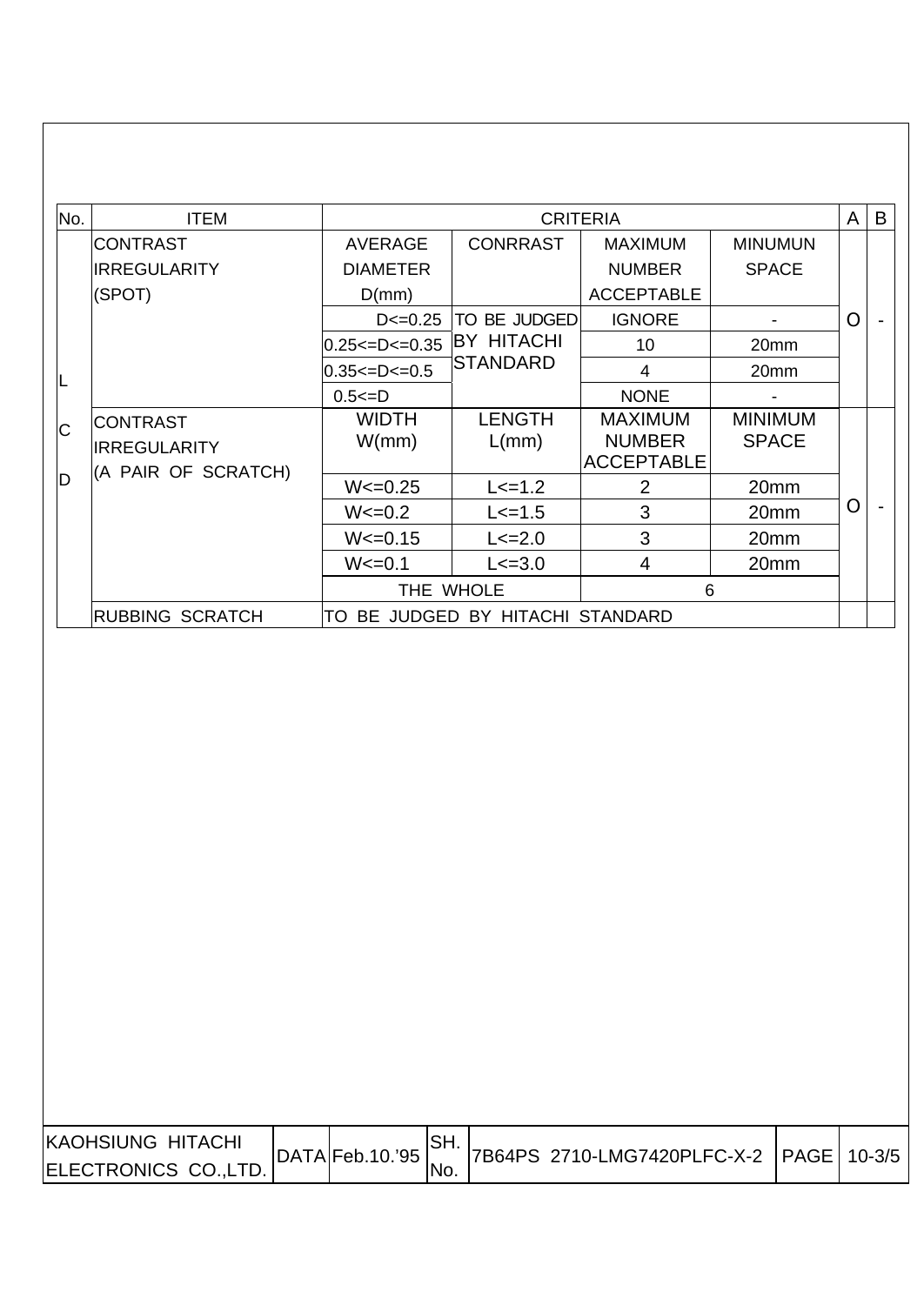| No.                         | <b>ITEM</b>                                                                                                       |                                                           | <b>CRITERIA</b>                                       |                                                                                  | A        | B |
|-----------------------------|-------------------------------------------------------------------------------------------------------------------|-----------------------------------------------------------|-------------------------------------------------------|----------------------------------------------------------------------------------|----------|---|
| $\mathsf C$                 | <b>DARK SPOTS</b><br><b>IRREGULARITY</b><br>D(mm)<br>F<br><b>FOREEGH</b><br>$D < = 0.4$<br>L<br>(SPOT)<br>0.4 < D | <b>AVERAGE DIAMETER</b>                                   | <b>MAXIMUM NUMBER</b><br><b>ACCEPTABLE</b>            |                                                                                  |          |   |
|                             |                                                                                                                   |                                                           | <b>IGNORED</b><br><b>NONE</b>                         |                                                                                  |          |   |
| B<br>A<br>$\mathsf{C}$<br>Κ | <b>FOREIGH</b><br><b>MATERIALS</b><br>(LINE)                                                                      | <b>WIDTH</b><br>W/mm)<br>$W < = 0.2$<br>0.2 < W           | <b>LENGTH</b><br>L(mm)<br>$L < = 2.5$<br>2.5 < L      | <b>MAXIMUM NUMBER</b><br><b>ACCEPTABLE</b><br><b>NONE</b><br><b>NONE</b>         | $\Omega$ |   |
| L<br>G<br>H<br>Т            | <b>SCRATCHES</b>                                                                                                  | <b>WIDTH</b><br>W/mm)<br>$W < = 0.1$<br>$0.1 < W < = 0.2$ | <b>LENGTH</b><br>$L/mm$ )<br>$L < = 11.0$<br>11.0 < L | <b>MAXIMUM NUMBER</b><br><b>ACCEPTABLE</b><br><b>IGNORED</b><br>1<br><b>NONE</b> | $\rm{O}$ |   |
|                             |                                                                                                                   | 0.2 < W                                                   |                                                       | <b>NONE</b>                                                                      |          |   |

| <b>KAOHSIUNG HITACHI</b> |                | 7B64PS 2710-LMG7420PLFC-X-2 PAGE 10-4/5 |  |
|--------------------------|----------------|-----------------------------------------|--|
| ELECTRONICS CO., LTD.    | DATA Feb.10.95 |                                         |  |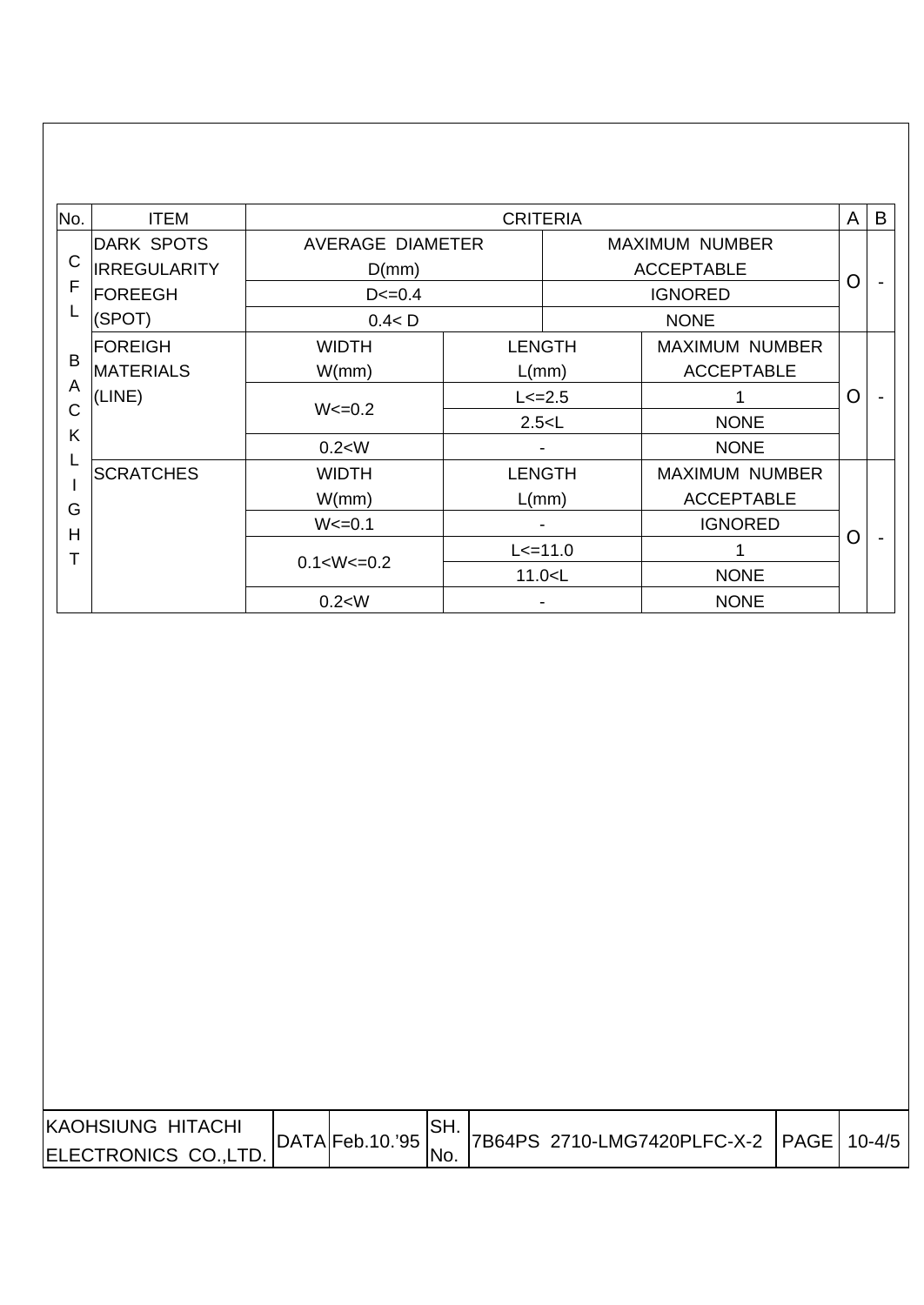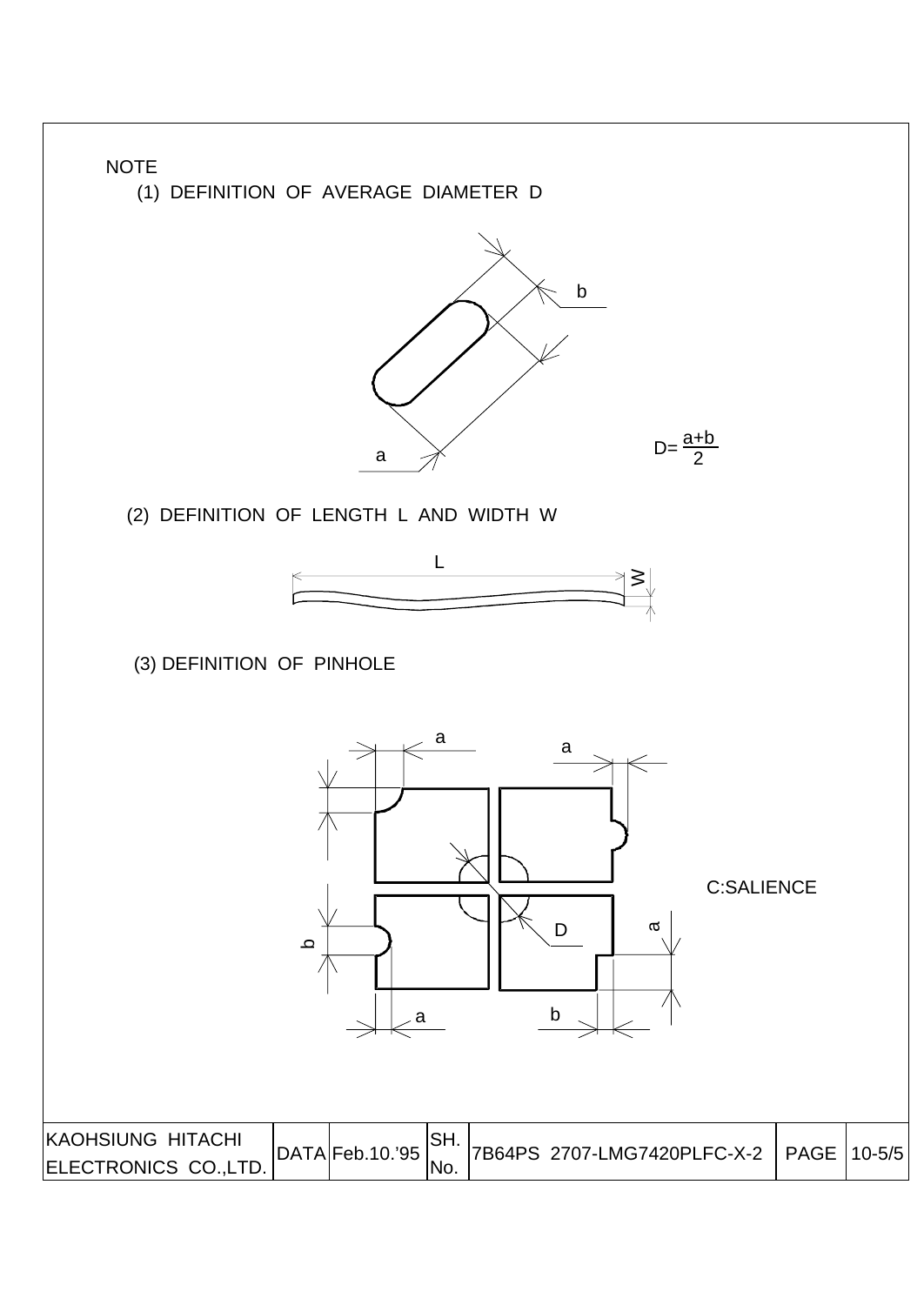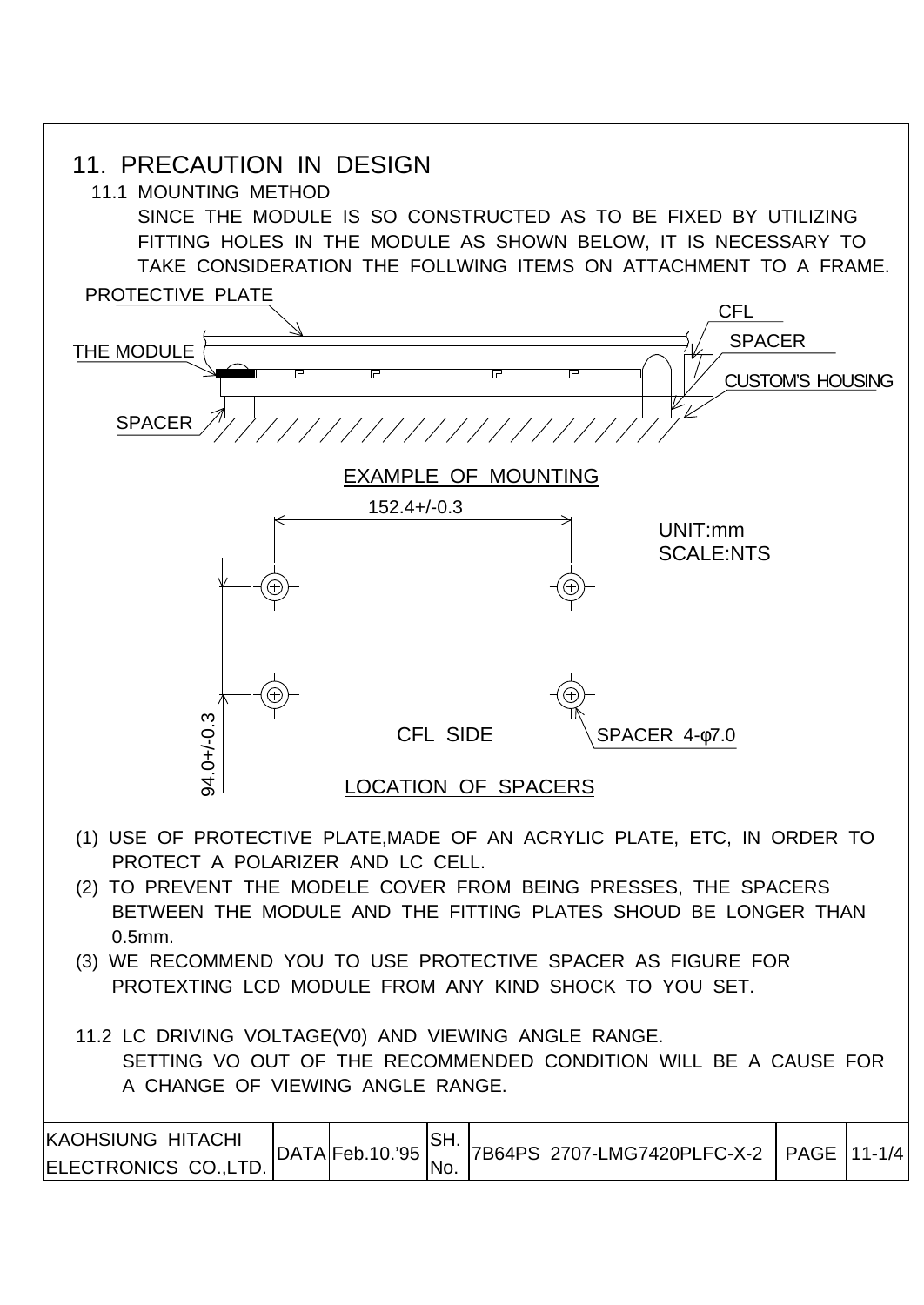#### 11.3 CAUTION AGAINST STATIC CHARGE

 AS THIS MODULE IS PROVIDED WITH C-MOS LSI, THE CARE TO TAKE SUCH A PRECAUTION AS TO GROUNDING THE OPERATOE'S BODY IS REQUIRED WHEN HANDLING IT.

- 11.4 POWER ON SEQUENCE INPUT SIGNALS SHOULD NOT BE APPLIED TO LCD MODULE BEFORE POWER SUPPLY VOTAGE IS APPLIED AND REACHES TO SPECIFIED VOLTAGE(5+/-0.25V) IF ABOVE SEQUENCE IS NOT LEPT, C-MOS LSIS OF LCD MODULES MAY BE DAMAGED DUE TO LATCH UP PROBLEM.
- 11.5 PACKAGING
- (1) NO. LEAVING PRODUCTS IS PREFERABLE IN THE PLACE OF HIGH HUMIDITY FOR A LONG PERIOD OF TIME. FOR THEIR STORAGE IN THE PLACE WHERE TEMPERATURE IS 35°C OF HIGHER. SPECIAL CARE TO PREVENT THEM FROM HIGH HUMIDITY IS REQUIRED. A COMBINATION OF HIGH TEMPERATURE AND HIGH HUMIDITY MAY CAUSE THEM POLARIZATION DEGRADATION DEGRADATION AS WELL AS BUBBLE GENETRATION AND POLARIZER PEEL-OFF. PLEASE KEEP THE TEMPERATURE AND HUMIDITY WITHIN THE SPECIFIED RANGE DOR USE AND STORING.
- (2) SINCE UPPER POLARIZERS AND LOWER ALUMINUM PLATES TEND TO BE EASILY DAMAGED, THEY SHOULD BE HANDLED WITH FULL CARE SO AS NOT TO GET THEM TOUCHED, PUSHED OR RUBBED BY A PIECE OF GLASS. TWEEZERS AND ANYTHING ELSE WHICH ARE HARDER THAN A PENCIL LEAD 3H.
- (3) AS THE ADHESIVES USED FOR ADHERING UPPER/LOWER POLARIZERS AND ALUMUNUM PLATES ARE MADE OF ORGANIC SUBSTANCES WHICH WILL BE DETERIORATED BY A CHEMICAL REACTION WITH SUCH CHEMICALS AS ACETONE,TULUENE ETHANOLE AND ISOPROPYLALCOHOL. THE FOLLOWING SOLVENTS ARE RECOMMENDED FOR USE:

NORMAL HEXANE

 PLEASE CONTACT US WHEN IT IS NECESSARY FOR YOU TO USE CHEMICALS OTHER THAN THE ABOVE.

 (4) LIGHTLY WIPE TO CLEAN THE DIRTY SURFACE WITH ABSORBENT COTTON WASTE OR OTHER SOFT MATERIAL LIKE CHAMOIS,SOAKED IN THE CHEMICALS RECOMMENDED WITHOUT SCRUBBING IT HARDLY. TO PREVENT THE DISPLAY SURFACE FROM DAMAGE AND KEEP THE APPEARANCE IN GOOD STATE,IT IS SUFFICIENT, IN GENERAL, TO WIPE IT WITH ABSORBENT COTTON.

| KAOHSIUNG HITACHI     |                 | ISH. |                                            |  |
|-----------------------|-----------------|------|--------------------------------------------|--|
| ELECTRONICS CO., LTD. | DATA Feb.10.'95 | 'No. | 7B64PS 2711-LMG7420PLFC-X-2   PAGE 111-2/4 |  |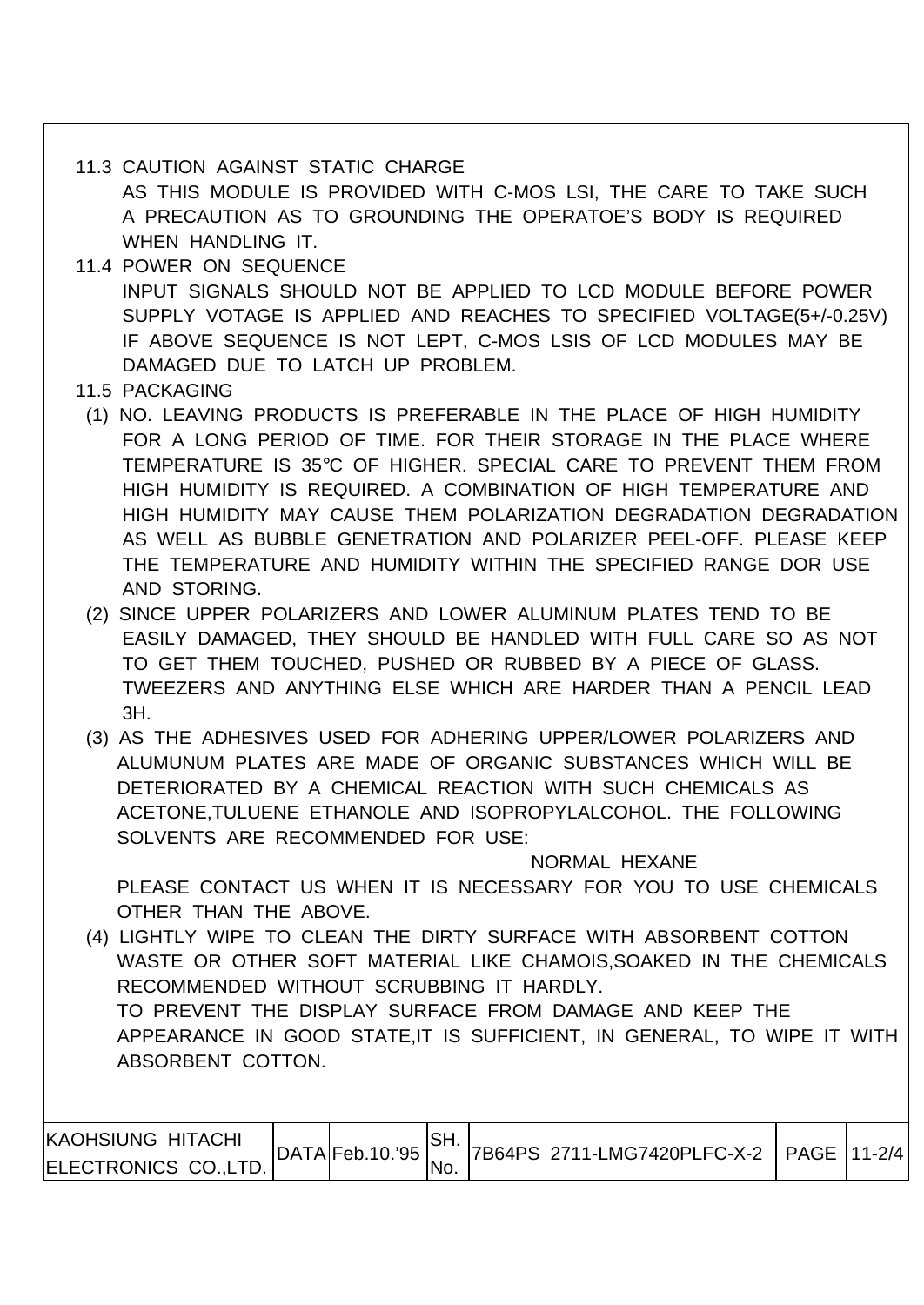- (5) IMMEDIATELY WIPE OFF SALIVA OR WATER DROP ATTACHHED ON THE DISPLAY AREA BECAUSE ITS LONG PERIOD ADHERANCE MAY CAUSE DEFORMATION OR FADED COLOR ON THE SPOT.
- (6) FOGY DEW DEPOSITED ON THE SURFACE AND CONTACT TERMINALS DUE TO COLDENESS WILL BE A CAUSE FOR POLARIZER DAMAGE, STAIN AND DIRT ON PRODUCT.WHEN NECESSARY TO TAKE OUT THE PRODUCTS FROM SOME PLACE AT LOW TEMPERATURE FOR TEST, ETC. IT IS REQUIRED FOR THEM TO BE WARMED UP IN A CONTAINER ONCE AT THE TEMPERATURE HIGHER THAN THAT OF ROOM.
- (7) TOUCHING THE DISPLAY AREA AND CONTACT TERMINALS WITH BARE HANDS AND CONTAMINATING THEM ARE PROHIBITED, BECAUSE THE STAIN ON THE DISPLAY AREA AND POOB INSULATION BETWEEN TERMINALS ARE OFTEN CAUSED BY BEING TOUCHED BY BARE HANDS.
- (THERE ARE SOME COME COSMETICS DETRIMENTAL TO POLARIZERS.) (8) IN CENERAL THE QUALITY OF GLASS IS FRAGILE SO THAT IT TENDS TO BE CRACKED OR CHIPPED IN HANDLING, SPECIALLY ON ITS PERIPHERY. PLEASE BE CAREFUL NOT GIVE IT SHAPR SHOCK CAUSED BY DROPPING DOWN, ETC.

#### 11.6 CAUTION FOR OPERATION

- (1) IT IS AN INDISPENSABLE CONDITION TO DRIVE LCD'S WITHIN THE SPECIFIED VOLTAGE LIMIT SINCE THE HIGHER VOLTAGE THAN THE LIMIT CAUSES THE SHORTER LCD LIFE. AN ELECTROCHEMICAL REACTION DUE TO DIRECT CURRENT CAUSES LCD'S UNDESIRABLE DETERIORATION, SO THAT THE USE OF DIRECT CURRENT DRIVER SHOULD BE AVOIDED.
- (2) RESPONSE TIME WILL BE EXTREMELY DELAYED AT LOWER TEMPERATURE THAN THE OPERATING TEMPERATURE RANGE AND ON THE OTHER HAND AT HIGHER TEMPERATURE LCD'S SHOW DARK BULE COLOR IN THEN.HOWEVER THOSE PHENOMENA DO NOT MEAN MALFUNCTION OR OUT OF ORDER WITH LCD'S WHICH WILL COME BACK IN THE SPECIFIED OPERATING TEMPERATURE RANGE.
- (3) IF THE DISPLAY AREA IS PUSHED HARD DURING OPERATION,SOME FONT WILL BE ABNORMALLY DISPLAYED BUT IT RESUMES NORMAL CONDITION AFTER TURNING OFF ONCE.

| KAOHSIUNG HITACHI            | DATA Feb.10.95 |      | 7B64PS 2711-LMG7420PLFC-X-2   PAGE 11-3/4 |  |
|------------------------------|----------------|------|-------------------------------------------|--|
| <b>IELECTRONICS CO.,LTD.</b> |                | 'No. |                                           |  |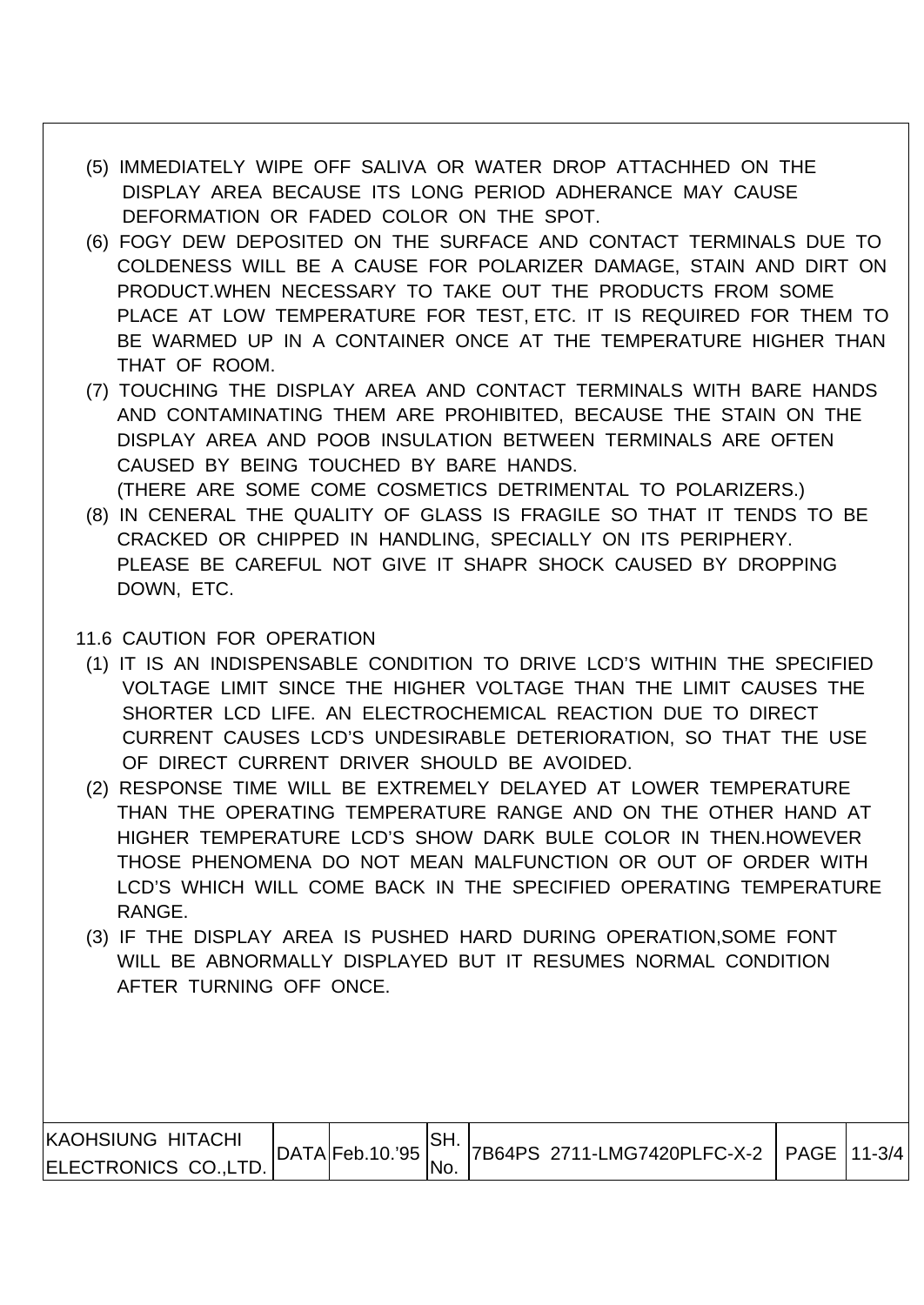(4) A SLIGHT DEW DEPOSITING ON TEMPINALS IS A CAUSE FOR ELECTROCH- EMICAL REACTION RESULTING IN TERMINAL OPEN CIRCUIT. USAGE UNDER THE RELATIVE CONDITION OF 40°C 50%RH OR LESS IS REQUIRED.

11.7 STORAGE

 IN CASE OF STORING FOR A LONG PERIOD OF TIME (FOR INSTANCE, FOR YEARS) FOR THE PURPOSE OF REPLACEMENT USE, THE FOLLOWING WAYS ARE RECOMMENED.

- (1) STORAGE IN A PLOYETHYLENE BAG WITH THE OPENING SEALED SO AS NOT TO ENTER FRESH AIR OUTSIDE IN IT. AND WITH NO DESICCANR.
- (2) PLACING IN A DARK PLACE WHERE NEITHER EXPOSURE TO DIRECT SUNLIGHT NOR LIGHT IS, KEEPING TEMPERATURE IN THE RANGE FROM 0°C TO 35°C
- (3) STORING WITH NO TOUCH ON POLARIZER SURFACE BY ANYTHING ELSE. (IT IS RECOMMENDED TO STORE THEM AS THEY HAVE BEEN CONTAINED IN THE INNER CONTAINER AT THE TIME OF DELIVERY FROM US.)
- 11.8 SAFETY
- (1) IT IS RECOMMENDABLE TO CRASH DAMAGED OR UNNECESSARY LCD' INTO PIECES AND EASH OFF LIQUID CRYSTAL BY EITHER OR SOLVENTS SUCH AS ACETONE AND ETHANOL, WHICH SHOUD BE BURNED UP LATER.
- (2) WHEN ANY LIQUID LEAKED OUT OF A DAMAGED GLASS CELL COMES IN CONTACT WITH YOUR HANDS, PLEASE WASH IT OFF WELL WITH SOAP AND WATER.

| <b>IKAOHSIUNG HITACHI</b> | DATA Feb.10.95 |     | 7B64PS 2711-LMG7420PLFC-X-2   PAGE 111-4/4 |  |
|---------------------------|----------------|-----|--------------------------------------------|--|
| ELECTRONICS CO.,LTD.      |                | No. |                                            |  |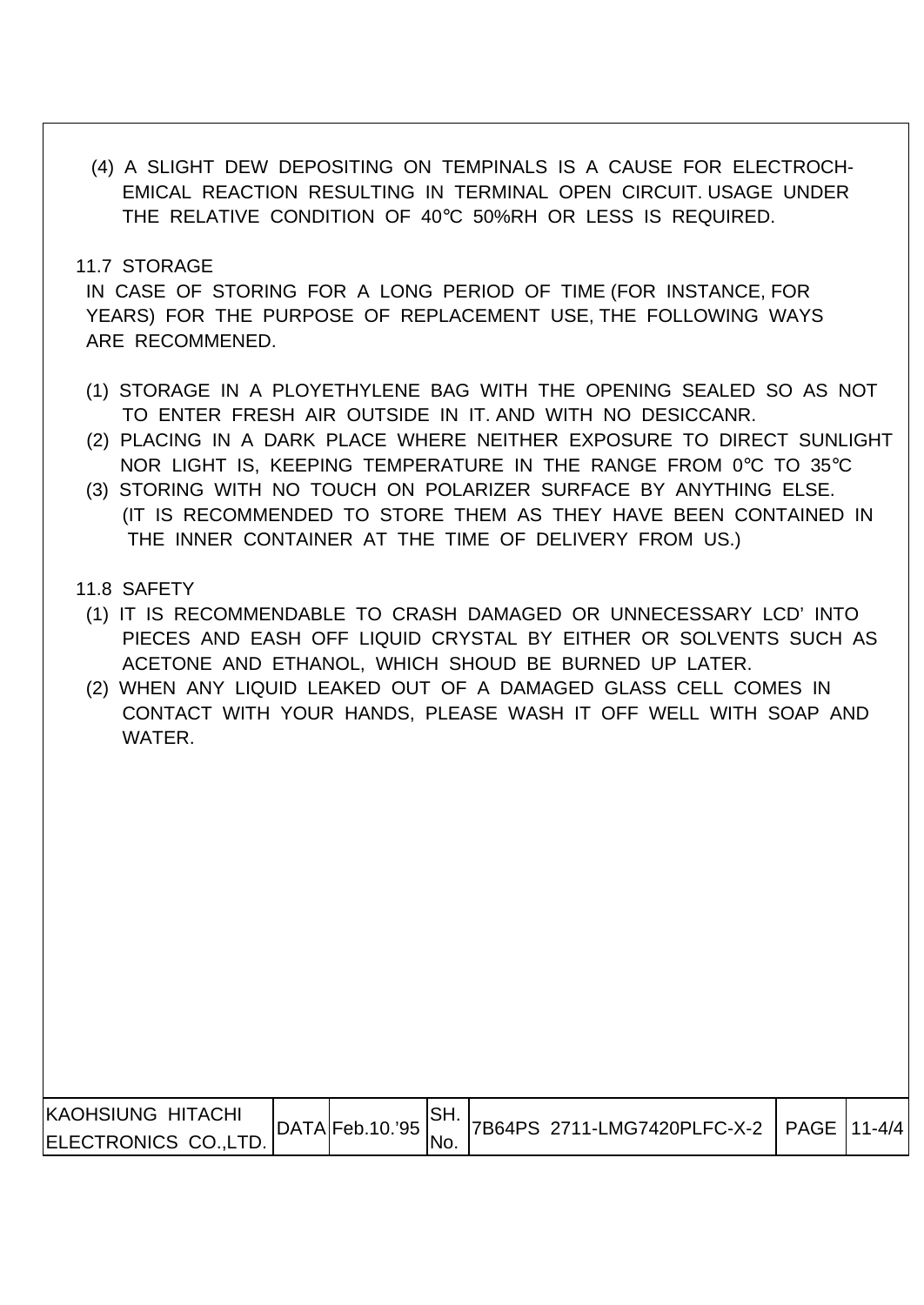# 12. DESIGNATION OF LOT MARK

### LOT MARK

LOT MARK IS CONSISTED OF 4 DIGITS FOR PRODUCTION LOT



| YEAR | <b>FIGURE IN</b><br>LOT MARK |
|------|------------------------------|
| 1997 |                              |
| 1998 | 8                            |
| 1999 | g                            |
| 2000 |                              |

|              | <b>FIGURE IN</b> |              | <b>FIGURE IN</b> | <b>WEEK</b> | <b>FIGURE</b>   |
|--------------|------------------|--------------|------------------|-------------|-----------------|
| <b>MONTH</b> |                  | <b>MONTH</b> |                  | (DAY IN     | M<br>LOT        |
|              | LOT MARK         |              | LOT MARK         | CALENDAR)   |                 |
| JAN.         | 01               | JULY.        | 07               | $01 - 07$   | 1.              |
| FEB.         | 02               | AUG.         | 08               | $08 - 14$   | 2               |
| MAR.         | 03               | SEPT.        | 09               | $15 - 21$   | 3               |
| APR.         | 04               | OCT.         | 10               | $22 - 29$   | $\overline{4}$  |
| MAY.         | 05               | NOV.         | 11               | $30 - 31$   | $5\phantom{.0}$ |
| JUNE.        | 06               | DEC.         | 12               |             |                 |

| <b>WEEK</b> | FIGURE IN       |
|-------------|-----------------|
| (DAY IN     | <b>LOT MARK</b> |
| CALENDAR)   |                 |
| 01~07       |                 |
| $08 - 14$   | 2               |
| $15 - 21$   | 3               |
| $22 - 29$   | 4               |
| $30 - 31$   | 5               |

#### LOCATION OF LCD MARK : ON THE BACK SIDE OF LCM 2031

| KAOHSIUNG HITACHI     |  | $ DATA Feb.10.^{95} $ | SH. | 7B64PS 2712-LMG7420PLFC-X-2 | PAGE 12-1/1 |  |
|-----------------------|--|-----------------------|-----|-----------------------------|-------------|--|
| ELECTRONICS CO., LTD. |  | INo.                  |     |                             |             |  |